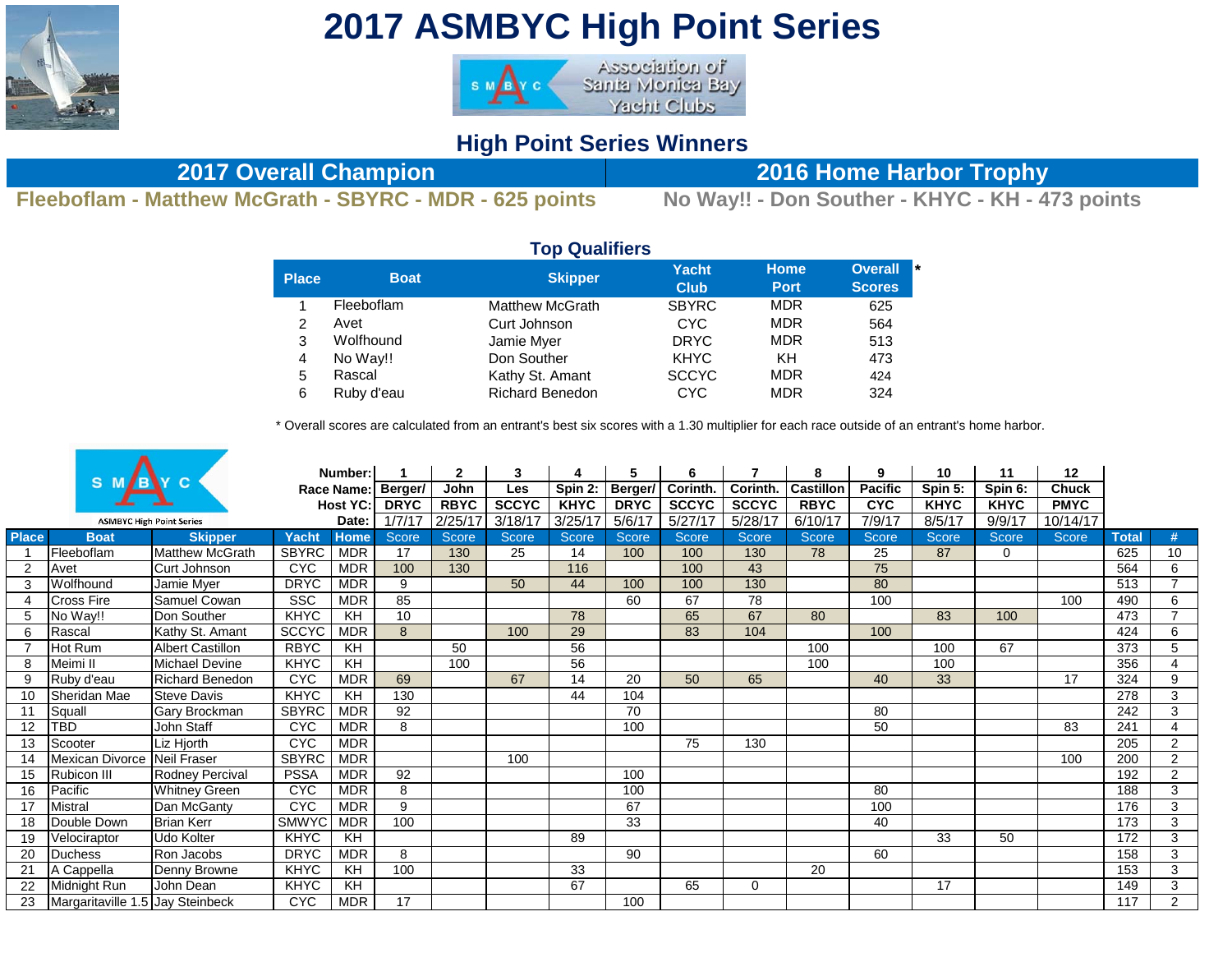|              |                                 |                                                  |                            | Number:                  |              | $\mathbf{2}$ | 3            |              | 5               |              | 7            | 8                | 9            | 10           | 11           | 12           |                 |                                  |
|--------------|---------------------------------|--------------------------------------------------|----------------------------|--------------------------|--------------|--------------|--------------|--------------|-----------------|--------------|--------------|------------------|--------------|--------------|--------------|--------------|-----------------|----------------------------------|
|              |                                 |                                                  |                            | Race Name:               | Berger/      | John         | Les          | Spin 2:      | Berger/         | Corinth.     | Corinth.     | <b>Castillon</b> | Pacific      | Spin 5:      | Spin 6:      | <b>Chuck</b> |                 |                                  |
|              |                                 |                                                  |                            | Host YC:                 | <b>DRYC</b>  | <b>RBYC</b>  | <b>SCCYC</b> | <b>KHYC</b>  | <b>DRYC</b>     | <b>SCCYC</b> | <b>SCCYC</b> | <b>RBYC</b>      | <b>CYC</b>   | <b>KHYC</b>  | <b>KHYC</b>  | <b>PMYC</b>  |                 |                                  |
|              | <b>ASMBYC High Point Series</b> |                                                  |                            | Date:                    | 1/7/17       | 2/25/17      | 3/18/17      | 3/25/17      | 5/6/17          | 5/27/17      | 5/28/17      | 6/10/17          | 7/9/17       | 8/5/17       | 9/9/17       | 10/14/17     |                 |                                  |
| <b>Place</b> | <b>Boat</b>                     | <b>Skipper</b>                                   | <b>Yacht</b>               | <b>Home</b>              | <b>Score</b> | Score        | <b>Score</b> | <b>Score</b> | Score           | <b>Score</b> | Score        | <b>Score</b>     | <b>Score</b> | <b>Score</b> | <b>Score</b> | Score        | <b>Total</b>    | #                                |
| 24           | Might as Well                   | <b>Adolf Liebe</b>                               | <b>SBSC</b>                | <b>MDR</b>               |              |              |              |              |                 | 17           | 26           |                  |              |              |              | 67           | 110             | 3                                |
| 25           | Sea Bear                        | Stephen Klitzky                                  | <b>PSSA</b>                | <b>MDR</b>               | 9            |              |              |              | 100             |              |              |                  |              |              |              |              | 109             | $\overline{2}$                   |
| 26           | Encore II                       | John McEntire                                    | <b>CYC</b>                 | <b>MDR</b>               | 8            |              |              |              |                 |              |              |                  | 100          |              |              |              | 108             | $\overline{2}$                   |
| 27           | <b>MisQue</b>                   | Jerry & Lea Kaye                                 | <b>DRYC</b>                | <b>MDR</b>               | 8            |              |              |              |                 |              |              |                  | 100          |              |              |              | 108             | $\overline{2}$                   |
| 28           | Priorities                      | Bob & Val Cole                                   | <b>KHYC</b>                | KH                       |              |              |              | 33           |                 |              |              |                  |              | 75           |              |              | 108             | $\overline{2}$                   |
| 29           | Amateurs                        | Mark Folkman                                     | KHYC                       | $\overline{KH}$          |              |              |              | 100          |                 |              |              |                  |              | $\mathbf 0$  |              |              | 100             |                                  |
| 30           | <b>Barrett</b>                  | <b>Barrett Sprout</b>                            | <b>SCCYC</b>               | <b>MDR</b>               |              |              | 100          |              |                 |              |              |                  |              |              |              |              | 100             |                                  |
| 31           | Dean                            | Ducan Cameron                                    | <b>CYC</b>                 | <b>MDR</b>               |              |              | 100          |              |                 |              |              |                  |              |              |              |              | 100             |                                  |
| 32           | Mandy K                         | <b>Jim Haskell</b>                               | <b>KHYC</b>                | $\overline{K}$           |              |              |              | 100          |                 |              |              |                  |              |              |              |              | 100             |                                  |
| 33           | <b>Bella Vita</b>               | <b>Marty Burke</b>                               | KHYC                       | KH                       |              |              |              | $\Omega$     |                 |              |              |                  |              | $\Omega$     | 100          |              | 100             |                                  |
| 34           | Nacra 17                        | <b>Steve Fechner</b>                             | <b>KHYC</b>                | KH                       |              |              |              |              |                 |              |              |                  |              |              | 100          |              | 100             | $\overline{1}$                   |
| 35           | Stampede                        | <b>Glenn Griley</b>                              | KHYC                       | $\overline{KH}$          | 10           |              |              | 78           |                 |              |              |                  |              | $\Omega$     | $\mathbf 0$  |              | $\overline{88}$ | $\overline{2}$                   |
| 36           | Shpritz                         | <b>Gerald Sobel</b>                              | <b>VMFT</b>                | <b>MDR</b>               |              |              |              |              |                 | 33           | 52           |                  |              |              |              |              | 85              | $\overline{2}$                   |
| 37           | Coquille                        | <b>Gary Ezor</b>                                 | <b>DRYC</b>                | <b>MDR</b>               | 8            |              |              |              | 75              |              |              |                  |              |              |              |              | 83              | $\overline{2}$                   |
| 38           | Maine Squeeze                   | Michael McKinsey                                 | <b>PMYC</b>                | <b>MDR</b>               |              |              |              |              |                 |              |              |                  |              |              |              | 83           | 83              | $\mathbf{1}$                     |
| 39           | Neck Sprain                     | <b>Wade Stevens</b>                              | <b>KHYC</b>                | $\overline{K}$           | 17           |              |              |              | 65              |              |              |                  |              |              |              |              | 82              | $\overline{2}$                   |
| 40           | Twelve Bar Blues Chuck Spear    |                                                  | <b>PSSA</b>                | <b>MDR</b>               | 9            |              |              |              | $\mathbf 0$     |              |              |                  | 20           |              |              | 50           | 79              | 3                                |
| 41           | Makani 2                        | <b>Edward Chadroff</b>                           | <b>DRYC</b>                | <b>MDR</b>               | 9            |              |              |              | 67              |              |              |                  |              |              |              |              | $\overline{76}$ | $\overline{2}$                   |
| 42           | 3627                            | Vincent Paternoster                              | SCCYC                      | <b>MDR</b>               |              |              | 75<br>75     |              |                 |              |              |                  |              |              |              |              | 75<br>75        |                                  |
| 43           | Amor Fati<br><b>Trolley Car</b> | <b>Gregory Heidt</b><br><b>Garrett Woodworth</b> | <b>DRYC</b><br><b>NYYC</b> | <b>MDR</b><br><b>MDR</b> |              |              | 75           |              |                 |              |              |                  |              |              |              |              | 75              |                                  |
| 44           | Ground Hog Day Rich Festa       |                                                  | <b>CYC</b>                 | <b>MDR</b>               |              |              |              |              |                 |              |              |                  | 75           |              |              |              | 75              |                                  |
| 45<br>46     |                                 | Kris Helm                                        | <b>SBYRC</b>               | <b>MDR</b>               | 8            |              |              |              | 67              |              |              |                  |              |              |              |              | 75              | $\mathbf{1}$                     |
| 47           | Eggemoggin<br>Trust Me          | Duncan Cameron                                   | <b>C<sub>AC</sub></b>      | <b>MDR</b>               | 9            |              |              |              |                 |              |              |                  | 60           |              |              |              | 69              | $\overline{2}$<br>$\overline{2}$ |
| 48           | Flying Dutchman Jason Herring   |                                                  | KHYC                       | KH                       |              |              |              | 67           |                 |              |              |                  |              | $\Omega$     | $\mathbf 0$  |              | 67              | $\mathbf{1}$                     |
| 49           | Foggy                           | Richard Cohen                                    | <b>NYYC</b>                | <b>MDR</b>               | 17           |              |              |              | 50              |              |              |                  |              |              |              |              | 67              | $\overline{2}$                   |
| 50           | Klexy                           | Ed Jenkins                                       | <b>SBYRC</b>               | <b>MDR</b>               |              |              |              |              |                 |              |              |                  |              |              |              | 67           | 67              | 1                                |
| 51           | Caribbean Soul                  | Al Broussard                                     | <b>SBYRC</b>               | <b>MDR</b>               | 13           |              |              |              | 50              |              |              |                  |              |              |              |              | 63              | $\overline{2}$                   |
| 52           | Biohazard                       | Jerome Sammarcelli                               | <b>PSSA</b>                | <b>MDR</b>               | 17           |              |              |              | 20              | 25           | $\mathbf 0$  |                  |              |              |              |              | 62              | 3                                |
| 53           | Sandpiper 2                     | Ron Brasi                                        | <b>SBYRC</b>               | <b>MDR</b>               |              |              |              |              |                 |              |              |                  | 60           |              |              |              | 60              | $\mathbf{1}$                     |
| 54           | Miss Demeanor                   | David Angers                                     | <b>WSA</b>                 | <b>MDR</b>               | 8            |              |              |              |                 |              |              |                  | 50           |              |              |              | 58              | $\overline{2}$                   |
| 55           | Tiburon                         | Doug Steele                                      | <b>CYC</b>                 | <b>MDR</b>               | 8            |              |              |              | 50              |              |              |                  |              |              |              |              | 58              | $\overline{2}$                   |
| 56           | New Orca                        | <b>James Whiting</b>                             | <b>DRYC</b>                | <b>MDR</b>               | 8            |              |              |              | 50              |              |              |                  |              |              |              |              | 58              | $\overline{2}$                   |
| 57           | Odyssey                         | <b>Gary Schaffel</b>                             | <b>DRYC</b>                | <b>MDR</b>               | 8            |              |              |              | 30              |              |              |                  | 20           |              |              |              | 58              | 3                                |
| 58           | Flook                           | Karyn Jones                                      | <b>SCCYC</b>               | <b>MDR</b>               |              |              | 50           |              |                 |              |              |                  |              |              |              |              | 50              | $\mathbf{1}$                     |
| 59           | H <sub>2</sub> Blue             | Ross Moore                                       | KHYC                       | KH                       |              |              |              |              |                 |              |              | 50               |              |              |              |              | 50              |                                  |
| 60           | Rafale                          | <b>Albert Solbes</b>                             | <b>RBYC</b>                | $\overline{KH}$          |              | 50           |              |              |                 |              |              |                  |              |              |              |              | 50              |                                  |
| 61           | Wombat                          | <b>Steve Moses</b>                               | <b>CYC</b>                 | <b>MDR</b>               |              |              | 50           |              |                 |              |              |                  |              |              |              |              | 50              |                                  |
| 62           | Flv                             | <b>Tony Collins</b>                              | KHYC                       | $\overline{H}$           |              |              |              |              |                 |              |              |                  |              | 50           |              |              | 50              |                                  |
| 63           | Harumi                          | Jeff Buttenworth                                 | KHYC                       | KH                       |              |              |              |              |                 |              |              |                  |              | 50           |              |              | 50              |                                  |
| 64           | Smilemaker                      | <b>Richard Benner</b>                            | KHYC                       | $\overline{KH}$          |              |              |              |              |                 |              |              |                  |              |              | 50           |              | 50              |                                  |
| 65           | Trevina                         | David Spradley                                   | <b>PMYC</b>                | <b>MDR</b>               |              |              |              |              |                 |              |              |                  |              |              |              | 50           | 50              | 1                                |
| 66           | Sea Diamond                     | Douglas Williams                                 | <b>DRYC</b>                | <b>MDR</b>               | 9            |              |              |              |                 |              |              |                  | 40           |              |              |              | 49              | $\overline{2}$                   |
| 67           | Chutzpah                        | <b>Andy Natker</b>                               | <b>DRYC</b>                | <b>MDR</b>               | 9            |              |              |              | 33              |              |              |                  |              |              |              |              | 42              | $\overline{2}$                   |
| 68           | Redline                         | Derek Heeb                                       | <b>CAC</b>                 | <b>MDR</b>               | 8            |              |              |              | 33              |              |              |                  |              |              |              |              | 41              | $\overline{2}$                   |
| 69           | <b>Blue Haven</b>               | Tom Jett                                         | KHYC                       | KH                       |              |              |              |              |                 |              |              | 40               |              |              |              |              | 40              |                                  |
| 70           | Leilani                         | John Rushing                                     | <b>DRYC</b>                | <b>MDR</b>               |              |              |              |              | 40              |              |              |                  |              |              |              |              | 40              | $\mathbf{1}$                     |
| 71           | Cassiopeia                      | Margie Woods                                     | <b>DRYC</b>                | <b>MDR</b>               | 17           |              |              |              | $\overline{20}$ |              |              |                  |              |              |              |              | 37              | $\overline{2}$                   |
| 72           | Pilgrim                         | <b>Todd Thibodo</b>                              | <b>DRYC</b>                | <b>MDR</b>               | 17           |              |              |              | $\overline{20}$ |              |              |                  |              |              |              |              | $\overline{37}$ | $\overline{a}$                   |
| 73           | Wednesday                       | Nathan Demers                                    | <b>PSSA</b>                | <b>MDR</b>               | 17           |              |              |              | 20              |              |              |                  |              |              |              |              | 37              | $\overline{2}$                   |
| 74           | Serendipity                     | <b>Charles Smith</b>                             | <b>SCCYC</b>               | <b>MDR</b>               |              |              | 33           |              |                 |              |              |                  |              |              |              |              | 33              |                                  |
| 75           | <b>USA 54</b>                   | Charles Bielecki                                 | <b>KHYC</b>                | KH                       |              |              |              |              |                 |              |              |                  |              |              | 33           |              | 33              | 1                                |
| 76           | Forgiveness                     | <b>Scott Torrance</b>                            | <b>CAC</b>                 | <b>MDR</b>               |              |              |              |              |                 |              |              |                  |              |              |              | 33           | 33              |                                  |
| 77           | LaMay Isola                     | Scott LaMay                                      | <b>PMYC</b>                | <b>MDR</b>               |              |              |              |              |                 |              |              |                  |              |              |              | 33           | 33              |                                  |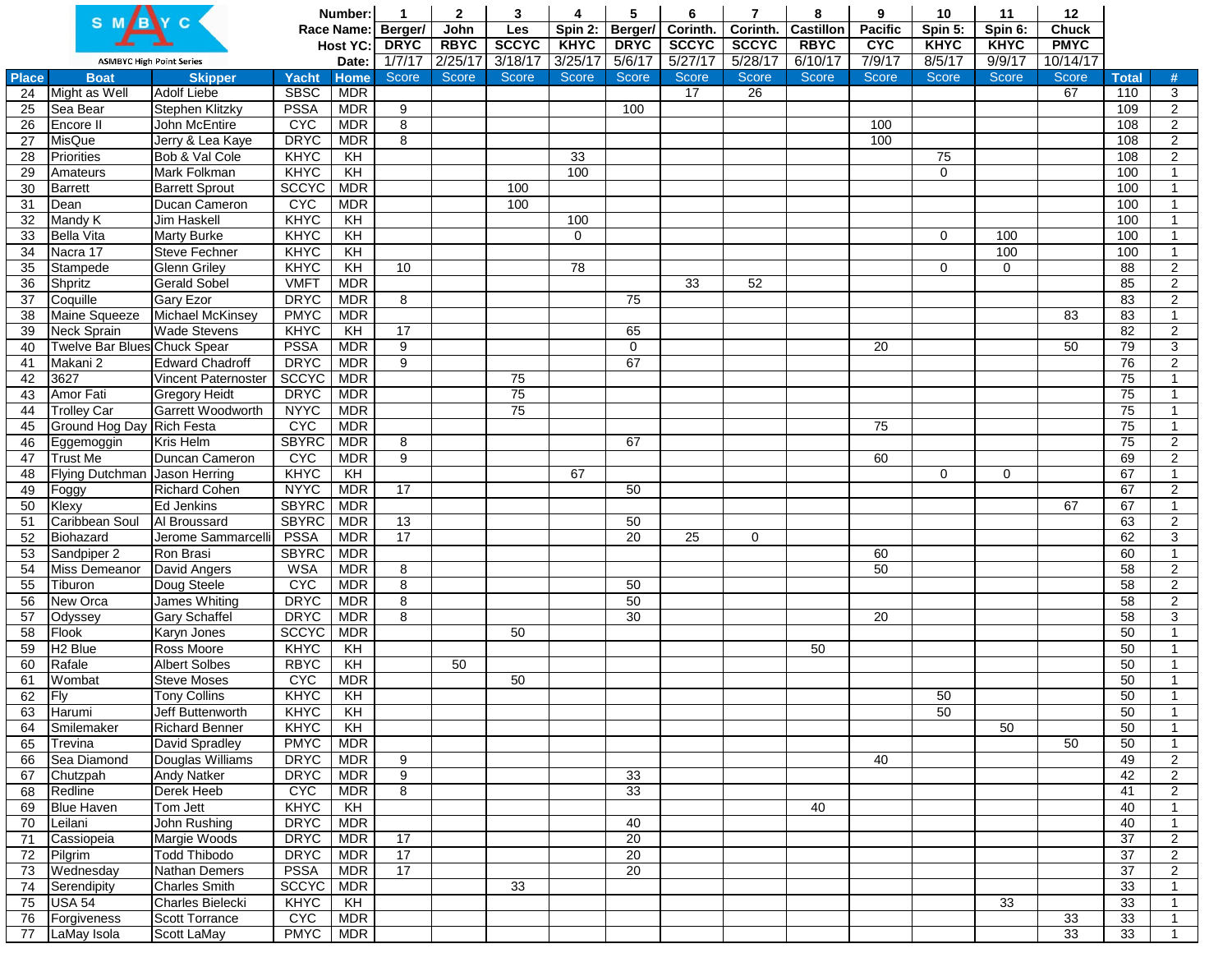|              |                                 |                       |                       | Number:        | $\mathbf 1$    | $\mathbf{2}$ | 3               | 4                 | 5           | 6            | $\overline{7}$ | 8                | 9            | 10          | 11           | 12           |                 |                |
|--------------|---------------------------------|-----------------------|-----------------------|----------------|----------------|--------------|-----------------|-------------------|-------------|--------------|----------------|------------------|--------------|-------------|--------------|--------------|-----------------|----------------|
|              |                                 |                       |                       | Race Name:     | Berger/        | John         | Les             | Spin 2:   Berger/ |             | Corinth.     | Corinth.       | <b>Castillon</b> | Pacific      | Spin 5:     | Spin 6:      | <b>Chuck</b> |                 |                |
|              |                                 |                       |                       | Host YC:       | <b>DRYC</b>    | <b>RBYC</b>  | <b>SCCYC</b>    | <b>KHYC</b>       | <b>DRYC</b> | <b>SCCYC</b> | <b>SCCYC</b>   | <b>RBYC</b>      | <b>CAC</b>   | <b>KHYC</b> | <b>KHYC</b>  | <b>PMYC</b>  |                 |                |
|              | <b>ASMBYC High Point Series</b> |                       |                       | Date:          | 1/7/17         | 2/25/17      | 3/18/17         | 3/25/17           | 5/6/17      | 5/27/17      | 5/28/17        | 6/10/17          | 7/9/17       | 8/5/17      | 9/9/17       | 10/14/17     |                 |                |
| <b>Place</b> | <b>Boat</b>                     | <b>Skipper</b>        | Yacht                 | <b>Home</b>    | Score          | Score        | Score           | Score             | Score       | Score        | Score          | Score            | <b>Score</b> | Score       | <b>Score</b> | <b>Score</b> | <b>Total</b>    | #              |
| 78           | 3447                            | John Richardson       | <b>SCCYC</b>          | <b>MDR</b>     |                |              | $\overline{25}$ |                   |             |              |                |                  |              |             |              |              | 25              | $\mathbf{1}$   |
| 79           | Sandbox                         | <b>Mark Sands</b>     | <b>CYC</b>            | <b>MDR</b>     |                |              | $\overline{25}$ |                   |             |              |                |                  |              |             |              |              | 25              | $\mathbf{1}$   |
| 80           | <b>Stray Dog</b>                | <b>Team Cowbell</b>   | <b>DRYC</b>           | <b>MDR</b>     |                |              |                 |                   | 25          |              |                |                  |              |             |              |              | 25              | $\overline{1}$ |
| 81           | Bravura                         | Paul Katz             | <b>DRYC</b>           | <b>MDR</b>     |                |              |                 |                   |             |              |                |                  | 25           |             |              |              | $\overline{25}$ | $\mathbf{1}$   |
| 82           | Second Wind                     | Jerry Vellutini       | <b>KHYC</b>           | KH             |                |              |                 | 22                |             |              |                |                  |              |             |              |              | $\overline{22}$ | $\mathbf{1}$   |
| 83           | Andiamo                         | David Stoltz          | <b>SBYRC</b>          | <b>MDR</b>     |                |              |                 |                   |             |              |                |                  | 20           |             |              |              | 20              | $\mathbf{1}$   |
| 84           | Senia Jade                      | Lynn Silverman        | <b>DRYC</b>           | <b>MDR</b>     | 8              |              |                 |                   | 10          |              |                |                  |              |             |              |              | 18              | $\overline{2}$ |
| 85           | Holua                           | <b>Brack Duker</b>    | <b>C<sub>AC</sub></b> | <b>MDR</b>     | 17             |              |                 |                   |             |              |                |                  |              |             |              |              | 17              | $\overline{1}$ |
| 86           | Medicine Man                    | Robert Lane, Lisa Me  | <b>LBYC</b>           | <b>MDR</b>     | 17             |              |                 |                   |             |              |                |                  |              |             |              |              | 17              | $\mathbf{1}$   |
| 87           | Pakala                          | Joe Barry             | <b>PSSA</b>           | <b>MDR</b>     | 17             |              |                 |                   |             |              |                |                  |              |             |              |              | 17              | $\mathbf{1}$   |
| 88           | Pyewacket                       | Roy P. Disney         | <b>CYC</b>            | <b>MDR</b>     | 17             |              |                 |                   |             |              |                |                  |              |             |              |              | 17              | $\overline{1}$ |
| 89           | Zephyrus                        | Damon Guizot          | <b>LAYC</b>           | <b>MDR</b>     | 17             |              |                 |                   |             |              |                |                  |              |             |              |              | 17              | $\mathbf{1}$   |
| 90           | Fang Dango                      | James Legge           | KHYC                  | KH             | 17             |              |                 |                   |             |              |                |                  |              |             |              |              | $\overline{17}$ | $\overline{1}$ |
| 91           | GoCart                          | Chris Slagerman       | KHYC                  | KH             | 17             |              |                 |                   |             |              |                |                  |              |             |              |              | 17              | $\mathbf{1}$   |
| 92           | Ah Jeez                         | Darryl Crum           | <b>PMYC</b>           | <b>MDR</b>     |                |              |                 |                   |             |              |                |                  |              |             |              | 17           | 17              | $\mathbf{1}$   |
| 93           | Hiolani II                      | Liz Hjorth            | <b>CYC</b>            | <b>MDR</b>     | 13             |              |                 |                   |             |              |                |                  |              |             |              |              | 13              | $\overline{1}$ |
| 94           | <b>Mental Floss II</b>          | Jeff Cohen            | <b>ABYC</b>           | <b>MDR</b>     | 13             |              |                 |                   |             |              |                |                  |              |             |              |              | 13              | $\mathbf{1}$   |
| 95           | Millenium Falcon Dave Licata    |                       | <b>CYC</b>            | <b>MDR</b>     | 13             |              |                 |                   |             |              |                |                  |              |             |              |              | $\overline{13}$ | $\mathbf{1}$   |
| 96           | Minette                         | Michael Leneman       | <b>SMWYC</b>          | <b>MDR</b>     | 13             |              |                 |                   |             |              |                |                  |              |             |              |              | 13              | $\mathbf{1}$   |
| 97           | <b>Tigger</b>                   | Fred & Suzanne Cott   | KHYC                  | KH             | 12             |              |                 |                   |             |              |                |                  |              |             |              |              | 12              | $\mathbf{1}$   |
| 98           | <b>DistraXion</b>               | Jeffery Coyle         | KHYC                  | $\overline{K}$ | 10             |              |                 | 0                 |             |              |                |                  |              | $\mathbf 0$ | 0            |              | 10              | $\mathbf{1}$   |
| 99           | <b>Black Knight</b>             | Dan Howard            | <b>DRYC</b>           | <b>MDR</b>     | $\overline{9}$ |              |                 |                   |             |              |                |                  |              |             |              |              | 9               | $\mathbf{1}$   |
| 100          | Bombadier                       | <b>Jerry Haney</b>    | <b>CYC</b>            | <b>MDR</b>     | $\overline{9}$ |              |                 |                   |             |              |                |                  |              |             |              |              | 9               | $\overline{1}$ |
| 101          | CanUK V                         | <b>Richard Norman</b> | <b>SBYRC</b>          | <b>MDR</b>     | 9              |              |                 |                   |             |              |                |                  |              |             |              |              | 9               | $\mathbf{1}$   |
| 102          | G-Rated                         | Sid & Mark Lampert    | <b>DRYC</b>           | <b>MDR</b>     | 9              |              |                 |                   |             |              |                |                  |              |             |              |              | 9               | $\mathbf{1}$   |
| 103          | Immigrator                      | Neville Asherson      | <b>DRYC</b>           | <b>MDR</b>     | 9              |              |                 |                   |             |              |                |                  |              |             |              |              | 9               | $\mathbf{1}$   |
| 104          |                                 | <b>Mark Stratton</b>  | <b>DRYC</b>           | <b>MDR</b>     | 9              |              |                 |                   |             |              |                |                  |              |             |              |              | 9               | $\overline{1}$ |
| 105          | Lugano<br>Merlin                |                       | <b>C<sub>A</sub>C</b> | <b>MDR</b>     | 9              |              |                 |                   |             |              |                |                  |              |             |              |              | 9               | $\mathbf{1}$   |
|              |                                 | Robert Knox           |                       |                |                |              |                 |                   |             |              |                |                  |              |             |              |              |                 |                |
| 106          | Mia Noi                         | Justin O'Brien        | <b>DRYC</b>           | <b>MDR</b>     | 9              |              |                 |                   |             |              |                |                  |              |             |              |              | 9               | $\mathbf{1}$   |
| 107          | Spray                           | Peter Nelson          | <b>CYC</b>            | <b>MDR</b>     | 9              |              |                 |                   |             |              |                |                  |              |             |              |              | 9               | $\mathbf{1}$   |
| 108          | Sunshine                        | Lenny Gordon          | <b>PSSA</b>           | <b>MDR</b>     | 9              |              |                 |                   |             |              |                |                  |              |             |              |              | 9               | $\mathbf{1}$   |
| 109          | Yassoo                          | Frank Cazares         | <b>NYCLB</b>          | <b>MDR</b>     | 9              |              |                 |                   |             |              |                |                  |              |             |              |              | 9               | $\mathbf{1}$   |
| 110          | Zephyr                          | <b>Jack Mayer</b>     | <b>DRYC</b>           | <b>MDR</b>     | 9              |              |                 |                   |             |              |                |                  |              |             |              |              | 9               | $\overline{1}$ |
| 111          | <b>Crimson Star</b>             | Lee Rhoads            | <b>SMWYC</b>          | <b>MDR</b>     | 8              |              |                 |                   |             |              |                |                  |              |             |              |              | 8               | $\mathbf{1}$   |
| 112          | Betty                           | Scott McKenney        | <b>SCCYC</b>          | <b>MDR</b>     | 8              |              |                 |                   |             |              |                |                  |              |             |              |              | 8               | 1              |
| 113          | Elixir                          | Chad & Bela Downey    | <b>CAC</b>            | <b>MDR</b>     | 8              |              |                 |                   |             |              |                |                  |              |             |              |              | 8               | $\overline{1}$ |
| 114          | French Kiss                     | <b>Chris Hillseth</b> | <b>CYC</b>            | <b>MDR</b>     | 8              |              |                 |                   |             |              |                |                  |              |             |              |              | 8               | $\mathbf{1}$   |
| 115          | <b>Ghost II</b>                 | Al Berg               | <b>SMWYC</b>          | <b>MDR</b>     | 8              |              |                 |                   |             |              |                |                  |              |             |              |              | 8               |                |
| 116          | Infidel                         | <b>Rick Ruskiin</b>   | <b>DRYC</b>           | <b>MDR</b>     | 8              |              |                 |                   |             |              |                |                  |              |             |              |              | 8               | -1             |
|              | 117 Marisol                     | Seth Hall             | CRA                   | MDR            | 8              |              |                 |                   |             |              |                |                  |              |             |              |              | 8               | $\mathbf{1}$   |
| 118          | Timeshaver                      | Viggo Torbensen       | <b>DRYC</b>           | MDR            | 8              |              |                 |                   |             |              |                |                  |              |             |              |              | 8               | $\mathbf{1}$   |
|              | 119 Wahzoo                      | <b>William Wells</b>  | <b>CYC</b>            | <b>MDR</b>     | 8              |              |                 |                   |             |              |                |                  |              |             |              |              | 8               | $\mathbf{1}$   |
|              | 120 White khight                | Zoltan Katinszky      | <b>CBYC</b>           | <b>MDR</b>     | $\overline{8}$ |              |                 |                   |             |              |                |                  |              |             |              |              | 8               | $\mathbf{1}$   |
| 121          | Zulu                            | Team Zulu             | <b>PSSA</b>           | <b>MDR</b>     | 8              |              |                 |                   |             |              |                |                  |              |             |              |              | 8               | $\mathbf{1}$   |
|              | 122 Time Out                    | Michael Schau         | <b>DRYC</b>           | <b>MDR</b>     | 8              |              |                 |                   |             |              |                |                  |              |             |              |              | 8               | $\mathbf{1}$   |
|              | 123 Va Pensiero                 | Joe Weber             | <b>C<sub>AC</sub></b> | <b>MDR</b>     | 8              |              |                 |                   |             |              |                |                  |              |             |              |              | 8               | $\mathbf{1}$   |
|              | 124 Sails Coll                  | Julie Coll            | <b>KHYC</b>           | KH             |                |              |                 | 0                 |             |              |                |                  |              | $\mathbf 0$ | $\mathbf 0$  |              | $\mathbf 0$     | 0              |
|              | 125 Raucous Ron's R Ron Staeker |                       | <b>KHYC</b>           | KH             |                |              |                 |                   |             |              |                |                  |              |             | 0            |              | $\mathbf 0$     | $\mathbf 0$    |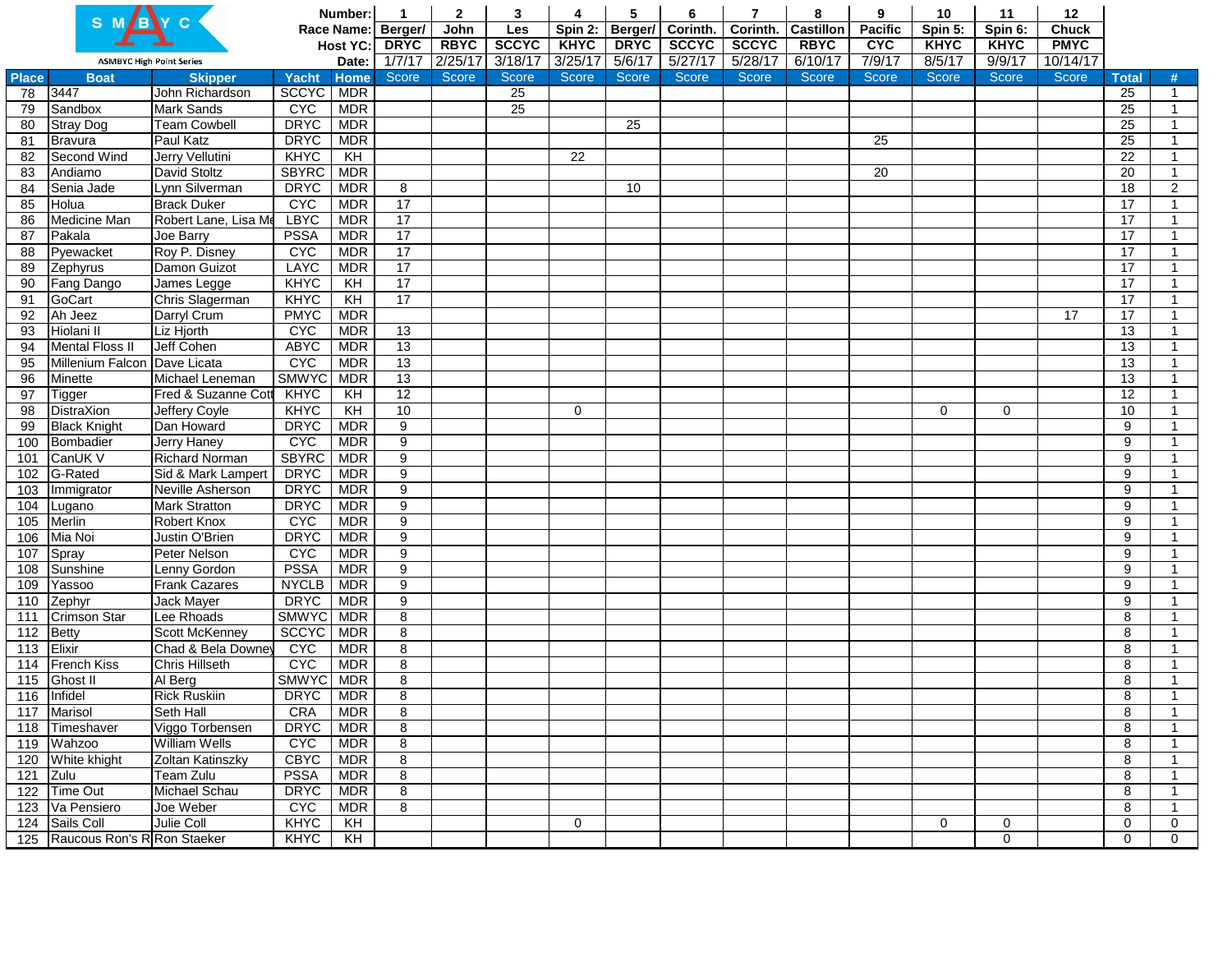|              |                                  |                        |              | Number:    | $\mathbf{1}$   | $\mathbf{2}$ | 3               | 4            | 5            | 6            | $\overline{7}$ | 8            | 9              | 10           | 11           | $12 \,$      |                 |                         |
|--------------|----------------------------------|------------------------|--------------|------------|----------------|--------------|-----------------|--------------|--------------|--------------|----------------|--------------|----------------|--------------|--------------|--------------|-----------------|-------------------------|
|              |                                  |                        |              |            | Berger/        |              |                 | Spin 2:      | Berger/      |              |                |              |                | Spin 5:      | Spin 6:      | Chuck        |                 |                         |
|              |                                  |                        |              | Race Name: | Stein 1:       | John         | Les             | Trans        | Stein 3:     | Corinth.     | Corinth.       | Castillon    | <b>Pacific</b> | Matt         | Wndwrd/      | Stein /      |                 |                         |
|              |                                  |                        |              |            | <b>Malibu</b>  | Walti        | <b>Storrs</b>   | Harbor       | PntDm        | Cup#1        | Cup#2          | Classic      | Cup#2          | Walsh        | Leeward      | Perkoff      |                 |                         |
|              |                                  |                        |              | Host YC:   | <b>DRYC</b>    | <b>RBYC</b>  | <b>SCCYC</b>    | <b>KHYC</b>  | <b>DRYC</b>  | <b>SCCYC</b> | <b>SCCYC</b>   | <b>RBYC</b>  | <b>CYC</b>     | <b>KHYC</b>  | <b>KHYC</b>  | <b>PMYC</b>  |                 |                         |
|              | <b>ASMBYC High Point Series</b>  |                        |              | Date:      | 1/7/17         | 2/25/17      | 3/18/17         | 3/25/17      | 5/6/17       | 5/27/17      | 5/28/17        | 6/10/17      | 7/9/17         | 8/5/17       | 9/9/17       | 10/14/17     |                 |                         |
| <b>Place</b> |                                  |                        | <b>Yacht</b> | Home       | <b>Score</b>   | <b>Score</b> | <b>Score</b>    | <b>Score</b> | <b>Score</b> | <b>Score</b> | <b>Score</b>   | <b>Score</b> | <b>Score</b>   | <b>Score</b> | <b>Score</b> | <b>Score</b> | <b>Total</b>    | #                       |
|              | <b>Boat</b>                      | <b>Skipper</b>         | <b>Club</b>  | Port       |                |              |                 |              |              |              |                |              |                |              |              |              | <b>Score</b>    | <b>Raced</b>            |
| 94           | <b>Mental Floss II</b>           | Jeff Cohen             | ABYC         | <b>MDR</b> | 13             |              |                 |              |              |              |                |              |                |              |              |              | 13              | $\mathbf{1}$            |
| 120          | White khight                     | Zoltan Katinszky       | <b>CBYC</b>  | <b>MDR</b> | 8              |              |                 |              |              |              |                |              |                |              |              |              | 8               | $\mathbf{1}$            |
| 117          | Marisol                          | Seth Hall              | <b>CRA</b>   | <b>MDR</b> | $\overline{8}$ |              |                 |              |              |              |                |              |                |              |              |              | 8               | $\overline{1}$          |
| 2            | Avet                             | Curt Johnson           | <b>CYC</b>   | <b>MDR</b> | 100            | 130          |                 | 116          |              | 100          | 43             |              | 75             |              |              |              | 564             | 6                       |
| 9            | Ruby d'eau                       | Richard Benedon        | <b>CYC</b>   | <b>MDR</b> | 69             |              | 67              | 14           | 20           | 50           | 65             |              | 40             | 33           |              | 17           | 324             | 9                       |
| 12           | TBD                              | John Staff             | <b>CYC</b>   | <b>MDR</b> | 8              |              |                 |              | 100          |              |                |              | 50             |              |              | 83           | 241             | $\overline{4}$          |
| 13           | Scooter                          | Liz Hjorth             | <b>CAC</b>   | <b>MDR</b> |                |              |                 |              |              | 75           | 130            |              |                |              |              |              | 205             | $\overline{2}$          |
| 16           | Pacific                          | <b>Whitney Green</b>   | <b>CYC</b>   | <b>MDR</b> | 8              |              |                 |              | 100          |              |                |              | 80             |              |              |              | 188             | 3                       |
| 17           | Mistral                          | Dan McGanty            | <b>CYC</b>   | <b>MDR</b> | $\overline{9}$ |              |                 |              | 67           |              |                |              | 100            |              |              |              | 176             | 3                       |
| 23           | Margaritaville 1.5 Jay Steinbeck |                        | <b>CAC</b>   | <b>MDR</b> | 17             |              |                 |              | 100          |              |                |              |                |              |              |              | 117             | $\overline{2}$          |
| 26           | Encore II                        | John McEntire          | <b>CYC</b>   | <b>MDR</b> | 8              |              |                 |              |              |              |                |              | 100            |              |              |              | 108             | $\overline{\mathbf{c}}$ |
| 31           | Dean                             | Ducan Cameron          | <b>CYC</b>   | <b>MDR</b> |                |              | 100             |              |              |              |                |              |                |              |              |              | 100             | -1                      |
| 45           | Ground Hog Day Rich Festa        |                        | <b>CYC</b>   | <b>MDR</b> |                |              |                 |              |              |              |                |              | 75             |              |              |              | 75              | $\mathbf{1}$            |
| 47           | <b>Trust Me</b>                  | Duncan Cameron         | <b>CAC</b>   | <b>MDR</b> | 9              |              |                 |              |              |              |                |              | 60             |              |              |              | 69              | $\overline{2}$          |
| 55           | Tiburon                          | Doug Steele            | <b>CYC</b>   | <b>MDR</b> | 8              |              |                 |              | 50           |              |                |              |                |              |              |              | 58              | 2                       |
| 61           | Wombat                           | <b>Steve Moses</b>     | <b>CYC</b>   | <b>MDR</b> |                |              | 50              |              |              |              |                |              |                |              |              |              | 50              | $\overline{1}$          |
| 68           | Redline                          | Derek Heeb             | <b>CAC</b>   | <b>MDR</b> | 8              |              |                 |              | 33           |              |                |              |                |              |              |              | 41              | $\overline{2}$          |
| 76           | Forgiveness                      | Scott Torrance         | <b>CYC</b>   | <b>MDR</b> |                |              |                 |              |              |              |                |              |                |              |              | 33           | 33              | $\mathbf{1}$            |
| 79           | Sandbox                          | Mark Sands             | <b>CAC</b>   | <b>MDR</b> |                |              | 25              |              |              |              |                |              |                |              |              |              | 25              | $\mathbf{1}$            |
| 85           | Holua                            | <b>Brack Duker</b>     | <b>CYC</b>   | <b>MDR</b> | 17             |              |                 |              |              |              |                |              |                |              |              |              | 17              | $\mathbf{1}$            |
| 88           | Pyewacket                        | Roy P. Disney          | <b>CYC</b>   | <b>MDR</b> | 17             |              |                 |              |              |              |                |              |                |              |              |              | 17              | $\mathbf{1}$            |
| 93           | Hiolani II                       | Liz Hjorth             | <b>CYC</b>   | <b>MDR</b> | 13             |              |                 |              |              |              |                |              |                |              |              |              | 13              |                         |
| 95           | Millenium Falcon Dave Licata     |                        | <b>CYC</b>   | <b>MDR</b> | 13             |              |                 |              |              |              |                |              |                |              |              |              | 13              | $\mathbf{1}$            |
| 100          | Bombadier                        | <b>Jerry Haney</b>     | <b>CAC</b>   | <b>MDR</b> | $\overline{9}$ |              |                 |              |              |              |                |              |                |              |              |              | $\overline{9}$  | $\mathbf{1}$            |
| 105          | Merlin                           | Robert Knox            | <b>CYC</b>   | <b>MDR</b> | $\overline{9}$ |              |                 |              |              |              |                |              |                |              |              |              | 9               |                         |
| 107          | Spray                            | Peter Nelson           | <b>CYC</b>   | <b>MDR</b> | $\overline{9}$ |              |                 |              |              |              |                |              |                |              |              |              | 9               | $\mathbf{1}$            |
| 113          | Elixir                           | Chad & Bela Downe      | <b>CYC</b>   | <b>MDR</b> | $\overline{8}$ |              |                 |              |              |              |                |              |                |              |              |              | 8               | $\mathbf{1}$            |
| 114          | French Kiss                      | <b>Chris Hillseth</b>  | <b>CYC</b>   | <b>MDR</b> | 8              |              |                 |              |              |              |                |              |                |              |              |              | 8               | 1                       |
| 119          | Wahzoo                           | <b>William Wells</b>   | <b>CYC</b>   | <b>MDR</b> | $\overline{8}$ |              |                 |              |              |              |                |              |                |              |              |              | $\overline{8}$  | $\mathbf{1}$            |
| 123          | Va Pensiero                      | Joe Weber              | CYC          | <b>MDR</b> | $\overline{8}$ |              |                 |              |              |              |                |              |                |              |              |              | 8               | $\mathbf{1}$            |
| 3            | Wolfhound                        | Jamie Myer             | <b>DRYC</b>  | <b>MDR</b> | $\overline{9}$ |              | 50              | 44           | 100          | 100          | 130            |              | 80             |              |              |              | 513             | $\overline{7}$          |
| 20           | <b>Duchess</b>                   | Ron Jacobs             | <b>DRYC</b>  | <b>MDR</b> | 8              |              |                 |              | 90           |              |                |              | 60             |              |              |              | 158             | 3                       |
| 27           | MisQue                           | Jerry & Lea Kaye       | <b>DRYC</b>  | <b>MDR</b> | $\overline{8}$ |              |                 |              |              |              |                |              | 100            |              |              |              | 108             | $\overline{2}$          |
| 37           | Coquille                         | Gary Ezor              | <b>DRYC</b>  | <b>MDR</b> | 8              |              |                 |              | 75           |              |                |              |                |              |              |              | 83              | $\overline{2}$          |
| 41           | Makani 2                         | <b>Edward Chadroff</b> | <b>DRYC</b>  | <b>MDR</b> | 9              |              |                 |              | 67           |              |                |              |                |              |              |              | 76              | $\overline{2}$          |
| 43           | Amor Fati                        | <b>Gregory Heidt</b>   | <b>DRYC</b>  | <b>MDR</b> |                |              | $\overline{75}$ |              |              |              |                |              |                |              |              |              | $\overline{75}$ | $\mathbf{1}$            |
| 56           | New Orca                         | James Whiting          | <b>DRYC</b>  | <b>MDR</b> | 8              |              |                 |              | 50           |              |                |              |                |              |              |              | 58              | $\overline{2}$          |
| 57           | Odyssey                          | Gary Schaffel          | <b>DRYC</b>  | <b>MDR</b> | 8              |              |                 |              | 30           |              |                |              | 20             |              |              |              | 58              | 3                       |
| 66           | Sea Diamond                      | Douglas Williams       | <b>DRYC</b>  | <b>MDR</b> | 9              |              |                 |              |              |              |                |              | 40             |              |              |              | 49              | $\overline{2}$          |
| 67           | Chutzpah                         | <b>Andy Natker</b>     | <b>DRYC</b>  | <b>MDR</b> | $\overline{9}$ |              |                 |              | 33           |              |                |              |                |              |              |              | 42              | $\overline{2}$          |
| 70           | Leilani                          | John Rushing           | <b>DRYC</b>  | <b>MDR</b> |                |              |                 |              | 40           |              |                |              |                |              |              |              | 40              | $\mathbf{1}$            |
| 71           | Cassiopeia                       | Margie Woods           | <b>DRYC</b>  | <b>MDR</b> | 17             |              |                 |              | 20           |              |                |              |                |              |              |              | $\overline{37}$ | $\overline{2}$          |
| 72           | Pilgrim                          | <b>Todd Thibodo</b>    | <b>DRYC</b>  | <b>MDR</b> | 17             |              |                 |              | 20           |              |                |              |                |              |              |              | 37              | 2                       |
| 80           | <b>Stray Dog</b>                 | <b>Team Cowbell</b>    | <b>DRYC</b>  | <b>MDR</b> |                |              |                 |              | 25           |              |                |              |                |              |              |              | 25              | $\mathbf{1}$            |
| 81           | <b>Bravura</b>                   | Paul Katz              | <b>DRYC</b>  | <b>MDR</b> |                |              |                 |              |              |              |                |              | 25             |              |              |              | 25              |                         |
| 84           | Senia Jade                       | Lynn Silverman         | <b>DRYC</b>  | <b>MDR</b> | 8              |              |                 |              | 10           |              |                |              |                |              |              |              | 18              | $\overline{2}$          |
| 99           | <b>Black Knight</b>              | Dan Howard             | <b>DRYC</b>  | <b>MDR</b> | $\overline{9}$ |              |                 |              |              |              |                |              |                |              |              |              | $\overline{9}$  | $\mathbf{1}$            |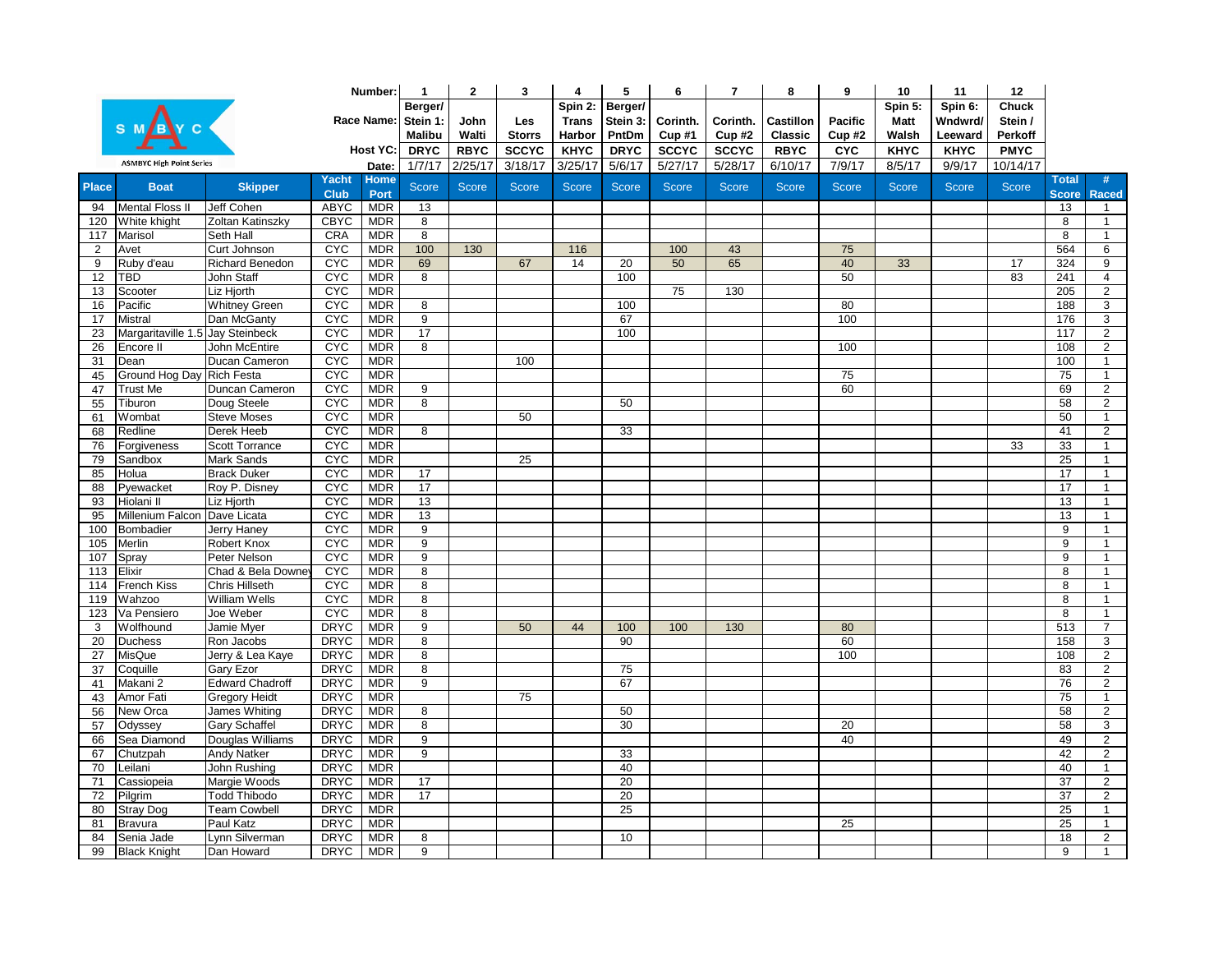|              |                                 |                         |              | Number:        | $\mathbf{1}$        | $\mathbf{2}$ | 3             | 4            | 5            | 6            | $\overline{7}$ | 8               | 9              | 10           | 11           | 12           |                 |                |
|--------------|---------------------------------|-------------------------|--------------|----------------|---------------------|--------------|---------------|--------------|--------------|--------------|----------------|-----------------|----------------|--------------|--------------|--------------|-----------------|----------------|
|              |                                 |                         |              |                | Berger/             |              |               | Spin 2:      | Berger/      |              |                |                 |                | Spin 5:      | Spin 6:      | <b>Chuck</b> |                 |                |
|              |                                 |                         |              |                | Race Name: Stein 1: | John         | Les           | Trans        | Stein 3:     | Corinth.     | Corinth.       | Castillon       | <b>Pacific</b> | <b>Matt</b>  | Wndwrd/      | Stein /      |                 |                |
|              |                                 |                         |              |                | <b>Malibu</b>       | Walti        | <b>Storrs</b> | Harbor       | PntDm        | Cup#1        | Cup#2          | Classic         | Cup#2          | Walsh        | Leeward      | Perkoff      |                 |                |
|              |                                 |                         |              | Host YC:       | <b>DRYC</b>         | <b>RBYC</b>  | <b>SCCYC</b>  | <b>KHYC</b>  | <b>DRYC</b>  | <b>SCCYC</b> | <b>SCCYC</b>   | <b>RBYC</b>     | <b>CYC</b>     | <b>KHYC</b>  | <b>KHYC</b>  | <b>PMYC</b>  |                 |                |
|              | <b>ASMBYC High Point Series</b> |                         |              | Date:          | 1/7/17              | 2/25/17      | 3/18/17       | 3/25/17      | 5/6/17       | 5/27/17      | 5/28/17        | 6/10/17         | 7/9/17         | 8/5/17       | 9/9/17       | 10/14/17     |                 |                |
|              |                                 |                         | Yacht        | <b>Home</b>    |                     |              |               |              |              |              |                |                 |                |              |              |              | <b>Total</b>    | #              |
| <b>Place</b> | <b>Boat</b>                     | <b>Skipper</b>          | <b>Club</b>  | Port           | <b>Score</b>        | <b>Score</b> | <b>Score</b>  | <b>Score</b> | <b>Score</b> | <b>Score</b> | <b>Score</b>   | <b>Score</b>    | <b>Score</b>   | <b>Score</b> | <b>Score</b> | <b>Score</b> | <b>Score</b>    | <b>Raced</b>   |
| 102          | G-Rated                         | Sid & Mark Lampert      | <b>DRYC</b>  | <b>MDR</b>     | $\overline{9}$      |              |               |              |              |              |                |                 |                |              |              |              | 9               | $\mathbf{1}$   |
| 103          | Immigrator                      | Neville Asherson        | <b>DRYC</b>  | <b>MDR</b>     | 9                   |              |               |              |              |              |                |                 |                |              |              |              | 9               | $\mathbf{1}$   |
| 104          | Lugano                          | <b>Mark Stratton</b>    | <b>DRYC</b>  | <b>MDR</b>     | $\overline{9}$      |              |               |              |              |              |                |                 |                |              |              |              | 9               | $\mathbf{1}$   |
| 106          | Mia Noi                         | Justin O'Brien          | <b>DRYC</b>  | <b>MDR</b>     | $\overline{9}$      |              |               |              |              |              |                |                 |                |              |              |              | 9               | $\mathbf{1}$   |
| 110          | Zephyr                          | Jack Mayer              | <b>DRYC</b>  | <b>MDR</b>     | $\overline{9}$      |              |               |              |              |              |                |                 |                |              |              |              | 9               | $\mathbf{1}$   |
| 116          | Infidel                         | <b>Rick Ruskiin</b>     | <b>DRYC</b>  | <b>MDR</b>     | $\overline{8}$      |              |               |              |              |              |                |                 |                |              |              |              | 8               | $\mathbf{1}$   |
| 118          | Timeshaver                      | Viggo Torbensen         | <b>DRYC</b>  | <b>MDR</b>     | $\overline{8}$      |              |               |              |              |              |                |                 |                |              |              |              | 8               | $\mathbf{1}$   |
| 122          | Time Out                        | Michael Schau           | <b>DRYC</b>  | <b>MDR</b>     | $\overline{8}$      |              |               |              |              |              |                |                 |                |              |              |              | 8               | $\mathbf{1}$   |
| 5            | No Way!!                        | Don Souther             | <b>KHYC</b>  | KH             | 10                  |              |               | 78           |              | 65           | 67             | 80              |                | 83           | 100          |              | 473             | $\overline{7}$ |
| 8            | Meimi II                        | <b>Michael Devine</b>   | <b>KHYC</b>  | KH             |                     | 100          |               | 56           |              |              |                | 100             |                | 100          |              |              | 356             | $\overline{4}$ |
| 10           | Sheridan Mae                    | <b>Steve Davis</b>      | <b>KHYC</b>  | KH             | 130                 |              |               | 44           | 104          |              |                |                 |                |              |              |              | 278             | 3              |
| 19           | Velociraptor                    | Udo Kolter              | <b>KHYC</b>  | KH             |                     |              |               | 89           |              |              |                |                 |                | 33           | 50           |              | 172             | 3              |
| 21           | A Cappella                      | Denny Browne            | <b>KHYC</b>  | $\overline{K}$ | 100                 |              |               | 33           |              |              |                | $\overline{20}$ |                |              |              |              | 153             | 3              |
| 22           | Midnight Run                    | John Dean               | <b>KHYC</b>  | KH             |                     |              |               | 67           |              | 65           | $\mathbf 0$    |                 |                | 17           |              |              | 149             | 3              |
| 28           | Priorities                      | Bob & Val Cole          | <b>KHYC</b>  | KH             |                     |              |               | 33           |              |              |                |                 |                | 75           |              |              | 108             | $\overline{2}$ |
| 29           | Amateurs                        | Mark Folkman            | <b>KHYC</b>  | KH             |                     |              |               | 100          |              |              |                |                 |                | 0            |              |              | 100             | $\mathbf{1}$   |
| 32           | Mandy K                         | Jim Haskell             | KHYC         | KH             |                     |              |               | 100          |              |              |                |                 |                |              |              |              | 100             | $\mathbf{1}$   |
| 33           | <b>Bella Vita</b>               | Marty Burke             | <b>KHYC</b>  | KH             |                     |              |               | $\mathbf 0$  |              |              |                |                 |                | 0            | 100          |              | 100             | $\mathbf{1}$   |
| 34           | Nacra 17                        | Steve Fechner           | <b>KHYC</b>  | $\overline{K}$ |                     |              |               |              |              |              |                |                 |                |              | 100          |              | 100             | $\mathbf{1}$   |
| 35           | Stampede                        | <b>Glenn Griley</b>     | <b>KHYC</b>  | KH             | 10                  |              |               | 78           |              |              |                |                 |                | $\mathbf 0$  | $\mathbf 0$  |              | 88              | 2              |
| 39           | Neck Sprain                     | <b>Wade Stevens</b>     | <b>KHYC</b>  | KH             | 17                  |              |               |              | 65           |              |                |                 |                |              |              |              | 82              | $\overline{c}$ |
| 48           | Flying Dutchman Jason Herring   |                         | <b>KHYC</b>  | KH             |                     |              |               | 67           |              |              |                |                 |                | 0            | 0            |              | 67              | $\mathbf{1}$   |
| 59           | H <sub>2</sub> Blue             | Ross Moore              | <b>KHYC</b>  | $\overline{K}$ |                     |              |               |              |              |              |                | 50              |                |              |              |              | 50              | $\mathbf{1}$   |
| 62           | Fly                             | <b>Tony Collins</b>     | <b>KHYC</b>  | $\overline{K}$ |                     |              |               |              |              |              |                |                 |                | 50           |              |              | 50              | $\mathbf{1}$   |
| 63           | Harumi                          | Jeff Buttenworth        | <b>KHYC</b>  | KH             |                     |              |               |              |              |              |                |                 |                | 50           |              |              | 50              | $\mathbf{1}$   |
| 64           | Smilemaker                      | <b>Richard Benner</b>   | <b>KHYC</b>  | KH             |                     |              |               |              |              |              |                |                 |                |              | 50           |              | 50              | $\mathbf{1}$   |
| 69           | <b>Blue Haven</b>               | Tom Jett                | <b>KHYC</b>  | $\overline{K}$ |                     |              |               |              |              |              |                | 40              |                |              |              |              | 40              | $\mathbf{1}$   |
| 75           | <b>USA 54</b>                   | <b>Charles Bielecki</b> | <b>KHYC</b>  | $\overline{K}$ |                     |              |               |              |              |              |                |                 |                |              | 33           |              | 33              | $\mathbf{1}$   |
| 82           | Second Wind                     | Jerry Vellutini         | <b>KHYC</b>  | KH             |                     |              |               | 22           |              |              |                |                 |                |              |              |              | $\overline{22}$ | $\mathbf{1}$   |
| 90           | Fang Dango                      | James Legge             | <b>KHYC</b>  | $\overline{K}$ | 17                  |              |               |              |              |              |                |                 |                |              |              |              | 17              | $\mathbf{1}$   |
| 91           | GoCart                          | Chris Slagerman         | <b>KHYC</b>  | KH             | 17                  |              |               |              |              |              |                |                 |                |              |              |              | 17              | $\mathbf{1}$   |
| 97           | Tigger                          | Fred & Suzanne Cot      | <b>KHYC</b>  | KH             | 12                  |              |               |              |              |              |                |                 |                |              |              |              | 12              | $\mathbf{1}$   |
| 98           | <b>DistraXion</b>               | Jeffery Coyle           | <b>KHYC</b>  | KH             | 10                  |              |               | $\mathbf 0$  |              |              |                |                 |                | 0            | $\mathbf 0$  |              | 10              | $\mathbf{1}$   |
| 124          | Sails Coll                      | Julie Coll              | <b>KHYC</b>  | $\overline{K}$ |                     |              |               | $\mathbf 0$  |              |              |                |                 |                | 0            | 0            |              | $\overline{0}$  | $\overline{0}$ |
| 125          | Raucous Ron's R. Ron Staeker    |                         | <b>KHYC</b>  | KH             |                     |              |               |              |              |              |                |                 |                |              | $\mathbf 0$  |              | $\mathbf 0$     | $\mathbf 0$    |
| 89           | Zephyrus                        | Damon Guizot            | LAYC         | <b>MDR</b>     | 17                  |              |               |              |              |              |                |                 |                |              |              |              | 17              | $\mathbf{1}$   |
| 86           | Medicine Man                    | Robert Lane, Lisa Me    | LBYC         | <b>MDR</b>     | 17                  |              |               |              |              |              |                |                 |                |              |              |              | 17              | $\mathbf{1}$   |
| 109          | Yassoo                          | <b>Frank Cazares</b>    | <b>NYCLB</b> | <b>MDR</b>     | 9                   |              |               |              |              |              |                |                 |                |              |              |              | 9               | $\mathbf{1}$   |
| 44           | <b>Trolley Car</b>              | Garrett Woodworth       | <b>NYYC</b>  | <b>MDR</b>     |                     |              | 75            |              |              |              |                |                 |                |              |              |              | 75              | $\mathbf{1}$   |
| 49           | Foggy                           | <b>Richard Cohen</b>    | <b>NYYC</b>  | <b>MDR</b>     | 17                  |              |               |              | 50           |              |                |                 |                |              |              |              | 67              | 2              |
| 38           | Maine Squeeze                   | Michael McKinsey        | <b>PMYC</b>  | <b>MDR</b>     |                     |              |               |              |              |              |                |                 |                |              |              | 83           | 83              | $\mathbf{1}$   |
| 65           | Trevina                         | David Spradley          | <b>PMYC</b>  | <b>MDR</b>     |                     |              |               |              |              |              |                |                 |                |              |              | 50           | 50              | $\mathbf{1}$   |
| 77           | LaMay Isola                     | Scott LaMay             | <b>PMYC</b>  | <b>MDR</b>     |                     |              |               |              |              |              |                |                 |                |              |              | 33           | 33              | $\mathbf{1}$   |
| 92           | Ah Jeez                         | Darryl Crum             | <b>PMYC</b>  | <b>MDR</b>     |                     |              |               |              |              |              |                |                 |                |              |              | 17           | 17              | $\mathbf{1}$   |
| 15           | Rubicon III                     | Rodney Percival         | <b>PSSA</b>  | <b>MDR</b>     | 92                  |              |               |              | 100          |              |                |                 |                |              |              |              | 192             | $\overline{2}$ |
| 25           | Sea Bear                        | Stephen Klitzky         | <b>PSSA</b>  | <b>MDR</b>     | 9                   |              |               |              | 100          |              |                |                 |                |              |              |              | 109             | 2              |
| 40           | Twelve Bar Blues Chuck Spear    |                         | <b>PSSA</b>  | <b>MDR</b>     | $\overline{9}$      |              |               |              | $\mathbf 0$  |              |                |                 | 20             |              |              | 50           | 79              | $\overline{3}$ |
|              |                                 |                         |              |                |                     |              |               |              |              |              |                |                 |                |              |              |              |                 |                |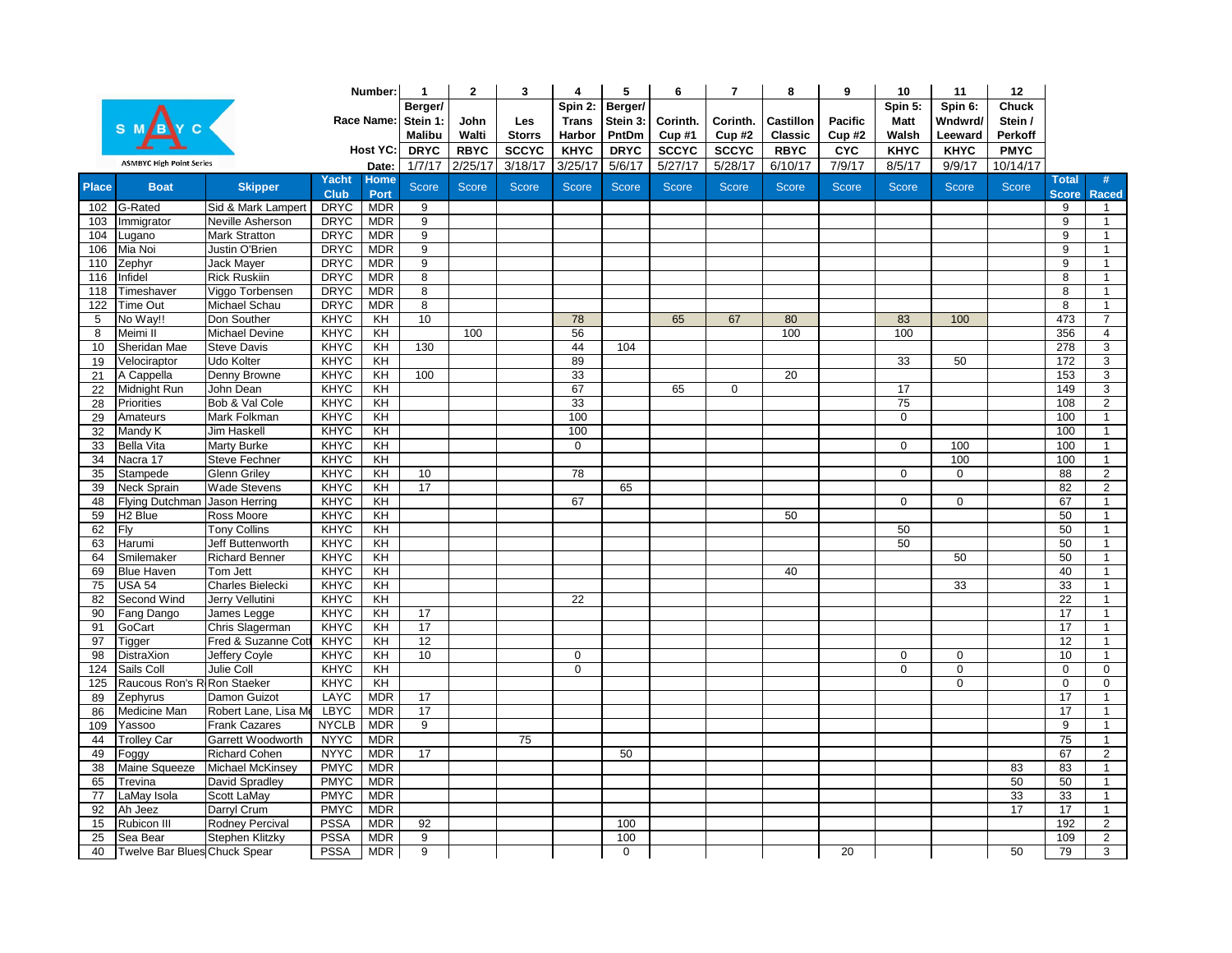|                |                                 |                            |               | Number:             |                 | 2           | 3             |              | 5               | 6            |              | 8                | 9              | 10           | 11           | 12           |                              |                   |
|----------------|---------------------------------|----------------------------|---------------|---------------------|-----------------|-------------|---------------|--------------|-----------------|--------------|--------------|------------------|----------------|--------------|--------------|--------------|------------------------------|-------------------|
|                |                                 |                            |               |                     | Berger/         |             |               | Spin 2:      | Berger/         |              |              |                  |                | Spin 5:      | Spin 6:      | <b>Chuck</b> |                              |                   |
|                |                                 |                            |               | Race Name:          | Stein 1:        | John        | Les           | <b>Trans</b> | Stein 3:        | Corinth.     | Corinth.     | <b>Castillon</b> | <b>Pacific</b> | <b>Matt</b>  | Wndwrd/      | Stein /      |                              |                   |
|                |                                 |                            |               |                     | <b>Malibu</b>   | Walti       | <b>Storrs</b> | Harbor       | PntDm           | Cup#1        | Cup#2        | Classic          | Cup#2          | Walsh        | Leeward      | Perkoff      |                              |                   |
|                |                                 |                            |               | Host YC:            | <b>DRYC</b>     | <b>RBYC</b> | <b>SCCYC</b>  | <b>KHYC</b>  | <b>DRYC</b>     | <b>SCCYC</b> | <b>SCCYC</b> | <b>RBYC</b>      | <b>CYC</b>     | <b>KHYC</b>  | <b>KHYC</b>  | <b>PMYC</b>  |                              |                   |
|                | <b>ASMBYC High Point Series</b> |                            |               | Date:               | 1/7/17          | 2/25/17     | 3/18/17       | 3/25/17      | 5/6/17          | 5/27/17      | 5/28/17      | 6/10/17          | 7/9/17         | 8/5/17       | 9/9/17       | 10/14/17     |                              |                   |
| <b>Place</b>   | <b>Boat</b>                     | <b>Skipper</b>             | Yacht<br>Club | <b>Home</b><br>Port | <b>Score</b>    | Score       | <b>Score</b>  | Score        | <b>Score</b>    | <b>Score</b> | <b>Score</b> | <b>Score</b>     | <b>Score</b>   | <b>Score</b> | <b>Score</b> | <b>Score</b> | <b>Total</b><br><b>Score</b> | #<br><b>Raced</b> |
| 52             | Biohazard                       | Jerome Sammarcell          | <b>PSSA</b>   | <b>MDR</b>          | $\overline{17}$ |             |               |              | 20              | 25           | $\mathbf{0}$ |                  |                |              |              |              | 62                           | 3                 |
| 73             | Wednesday                       | Nathan Demers              | <b>PSSA</b>   | <b>MDR</b>          | 17              |             |               |              | $\overline{20}$ |              |              |                  |                |              |              |              | $\overline{37}$              | $\overline{2}$    |
| 87             | Pakala                          | Joe Barry                  | <b>PSSA</b>   | <b>MDR</b>          | 17              |             |               |              |                 |              |              |                  |                |              |              |              | $\overline{17}$              | $\mathbf{1}$      |
| 108            | Sunshine                        | Lenny Gordon               | <b>PSSA</b>   | <b>MDR</b>          | $\overline{9}$  |             |               |              |                 |              |              |                  |                |              |              |              | 9                            | $\mathbf{1}$      |
| 121            | Zulu                            | <b>Team Zulu</b>           | <b>PSSA</b>   | <b>MDR</b>          | $\overline{8}$  |             |               |              |                 |              |              |                  |                |              |              |              | 8                            | $\overline{1}$    |
| $\overline{7}$ | Hot Rum                         | <b>Albert Castillon</b>    | <b>RBYC</b>   | $\overline{K}$      |                 | 50          |               | 56           |                 |              |              | 100              |                | 100          | 67           |              | $\overline{373}$             | 5                 |
| 60             | Rafale                          | <b>Albert Solbes</b>       | <b>RBYC</b>   | KH                  |                 | 50          |               |              |                 |              |              |                  |                |              |              |              | 50                           | $\mathbf{1}$      |
| 24             | Might as Well                   | <b>Adolf Liebe</b>         | <b>SBSC</b>   | <b>MDR</b>          |                 |             |               |              |                 | 17           | 26           |                  |                |              |              | 67           | 110                          | 3                 |
| $\overline{1}$ | Fleeboflam                      | <b>Matthew Mcgrath</b>     | <b>SBYRC</b>  | <b>MDR</b>          | $\overline{17}$ | 130         | 25            | 14           | 100             | 100          | 130          | 78               | 25             | 87           | $\mathbf 0$  |              | 625                          | 10                |
| 11             | Squall                          | Gary Brockman              | <b>SBYRC</b>  | <b>MDR</b>          | 92              |             |               |              | 70              |              |              |                  | 80             |              |              |              | $\overline{242}$             | 3                 |
| 14             | Mexican Divorce Neil Fraser     |                            | <b>SBYRC</b>  | <b>MDR</b>          |                 |             | 100           |              |                 |              |              |                  |                |              |              | 100          | 200                          | $\overline{2}$    |
| 46             | Eggemoggin                      | Kris Helm                  | <b>SBYRC</b>  | <b>MDR</b>          | $\overline{8}$  |             |               |              | 67              |              |              |                  |                |              |              |              | 75                           | $\overline{2}$    |
| 50             | Klexy                           | <b>Ed Jenkins</b>          | <b>SBYRC</b>  | <b>MDR</b>          |                 |             |               |              |                 |              |              |                  |                |              |              | 67           | 67                           | $\mathbf{1}$      |
| 51             | Caribbean Soul                  | Al Broussard               | <b>SBYRC</b>  | <b>MDR</b>          | 13              |             |               |              | 50              |              |              |                  |                |              |              |              | 63                           | $\overline{2}$    |
| 53             | Sandpiper 2                     | Ron Brasi                  | <b>SBYRC</b>  | <b>MDR</b>          |                 |             |               |              |                 |              |              |                  | 60             |              |              |              | 60                           | $\overline{1}$    |
| 83             | Andiamo                         | David Stoltz               | <b>SBYRC</b>  | <b>MDR</b>          |                 |             |               |              |                 |              |              |                  | 20             |              |              |              | 20                           | $\overline{1}$    |
| 101            | CanUK V                         | <b>Richard Norman</b>      | <b>SBYRC</b>  | <b>MDR</b>          | 9               |             |               |              |                 |              |              |                  |                |              |              |              | $\overline{9}$               | $\mathbf{1}$      |
| 6              | Rascal                          | Kathy St. Amant            | <b>SCCYC</b>  | <b>MDR</b>          | $\overline{8}$  |             | 100           | 29           |                 | 83           | 104          |                  | 100            |              |              |              | 424                          | 6                 |
| 30             | <b>Barrett</b>                  | <b>Barrett Sprout</b>      | <b>SCCYC</b>  | <b>MDR</b>          |                 |             | 100           |              |                 |              |              |                  |                |              |              |              | 100                          |                   |
| 42             | 3627                            | <b>Vincent Paternoster</b> | <b>SCCYC</b>  | <b>MDR</b>          |                 |             | 75            |              |                 |              |              |                  |                |              |              |              | $\overline{75}$              |                   |
| 58             | Flook                           | Karyn Jones                | <b>SCCYC</b>  | <b>MDR</b>          |                 |             | 50            |              |                 |              |              |                  |                |              |              |              | 50                           | $\overline{1}$    |
| 74             | Serendipity                     | <b>Charles Smith</b>       | <b>SCCYC</b>  | <b>MDR</b>          |                 |             | 33            |              |                 |              |              |                  |                |              |              |              | 33                           | $\mathbf{1}$      |
| 78             | 3447                            | John Richardson            | <b>SCCYC</b>  | <b>MDR</b>          |                 |             | 25            |              |                 |              |              |                  |                |              |              |              | $\overline{25}$              | $\overline{1}$    |
| 112            | <b>Betty</b>                    | <b>Scott McKenney</b>      | <b>SCCYC</b>  | <b>MDR</b>          | $\overline{8}$  |             |               |              |                 |              |              |                  |                |              |              |              | 8                            | $\mathbf{1}$      |
| 18             | Double Down                     | <b>Brian Kerr</b>          | <b>SMWYC</b>  | <b>MDR</b>          | 100             |             |               |              | 33              |              |              |                  | 40             |              |              |              | 173                          | 3                 |
| 96             | Minette                         | Michael Leneman            | <b>SMWYC</b>  | <b>MDR</b>          | 13              |             |               |              |                 |              |              |                  |                |              |              |              | 13                           | $\mathbf{1}$      |
| 111            | Crimson Star                    | Lee Rhoads                 | <b>SMWYC</b>  | <b>MDR</b>          | $\overline{8}$  |             |               |              |                 |              |              |                  |                |              |              |              | 8                            | $\mathbf{1}$      |
| 115            | Ghost II                        | Al Berg                    | <b>SMWYC</b>  | <b>MDR</b>          | $\overline{8}$  |             |               |              |                 |              |              |                  |                |              |              |              | 8                            | $\overline{1}$    |
| 4              | <b>Cross Fire</b>               | Samuel Cowan               | <b>SSC</b>    | <b>MDR</b>          | 85              |             |               |              | 60              | 67           | 78           |                  | 100            |              |              | 100          | 490                          | 6                 |
| 36             | Shpritz                         | <b>Gerald Sobel</b>        | <b>VMFT</b>   | <b>MDR</b>          |                 |             |               |              |                 | 33           | 52           |                  |                |              |              |              | 85                           | $\overline{2}$    |
| 54             | Miss Demeanor                   | David Angers               | <b>WSA</b>    | <b>MDR</b>          | 8               |             |               |              |                 |              |              |                  | 50             |              |              |              | 58                           | $\overline{2}$    |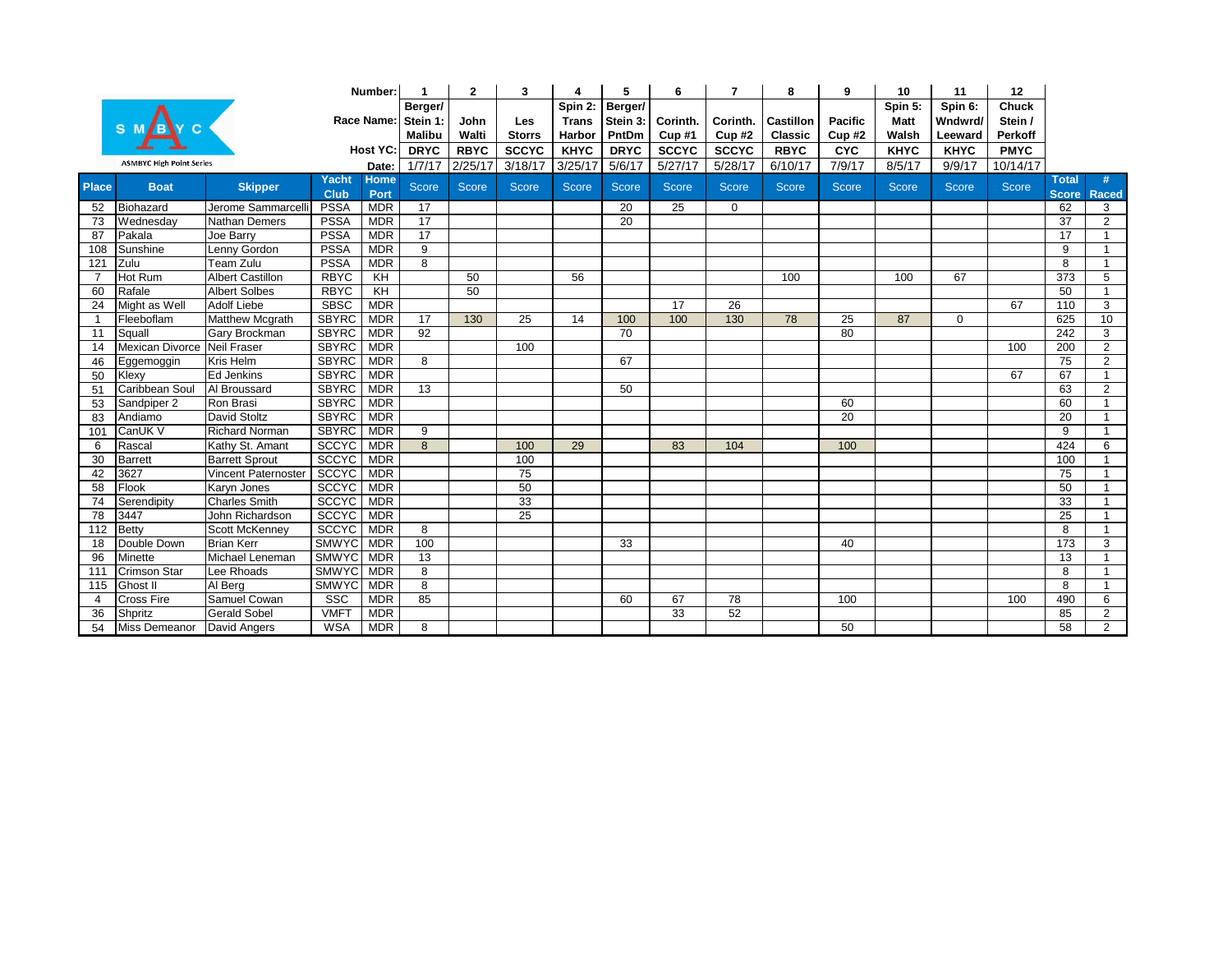|              |                                     |                                            |                            | Number:                  | 1                       | $\overline{2}$ | 3             | 4            | 5               | 6               | 7            | 8                | 9               | 10              | 11           | 12              |                    |                |
|--------------|-------------------------------------|--------------------------------------------|----------------------------|--------------------------|-------------------------|----------------|---------------|--------------|-----------------|-----------------|--------------|------------------|-----------------|-----------------|--------------|-----------------|--------------------|----------------|
|              |                                     |                                            |                            |                          | Berger/                 |                |               | Spin 2:      | Berger/         |                 |              |                  |                 | Spin 5:         | Spin 6:      | <b>Chuck</b>    |                    |                |
|              |                                     |                                            |                            | <b>Race Name:</b>        | Stein 1:                | John           | Les           | <b>Trans</b> | Stein 3:        | Corinth.        | Corinth.     | <b>Castillon</b> | <b>Pacific</b>  | <b>Matt</b>     | Wndwrd/      | Stein /         |                    |                |
|              |                                     |                                            |                            |                          | <b>Malibu</b>           | Walti          | <b>Storrs</b> | Harbor       | PntDm           | Cup#1           | Cup#2        | <b>Classic</b>   | Cup#2           | Walsh           | Leeward      | <b>Perkoff</b>  |                    |                |
|              |                                     |                                            |                            | <b>Host YC:</b>          | <b>DRYC</b>             | <b>RBYC</b>    | <b>SCCYC</b>  | <b>KHYC</b>  | <b>DRYC</b>     | <b>SCCYC</b>    | <b>SCCYC</b> | <b>RBYC</b>      | <b>CYC</b>      | <b>KHYC</b>     | <b>KHYC</b>  | <b>PMYC</b>     |                    |                |
|              | <b>ASMBYC High Point Series</b>     |                                            |                            | Date:                    | 1/7/17                  | 2/25/17        | 3/18/17       | 3/25/17      | 5/6/17          | 5/27/17         | 5/28/17      | 6/10/17          | 7/9/17          | 8/5/17          | 9/9/17       | 10/14/17        |                    |                |
| <b>Place</b> | <b>Boat</b>                         | <b>Skipper</b>                             | <b>Yacht</b>               | <b>Home</b>              | Score                   | Score          | Score         | Score        | Score           | Score           | <b>Score</b> | <b>Score</b>     | <b>Score</b>    | <b>Score</b>    | <b>Score</b> | Score           | <b>Total</b>       | #              |
|              | 94 Mental Floss II                  | <b>Jeff Cohen</b>                          | <b>Club</b><br><b>ABYC</b> | Port<br><b>MDR</b>       | 13                      |                |               |              |                 |                 |              |                  |                 |                 |              |                 | <b>Score</b><br>13 | <b>Raced</b>   |
|              | 120 White khight                    | Zoltan Katinszky                           | <b>CBYC</b>                | <b>MDR</b>               | 8                       |                |               |              |                 |                 |              |                  |                 |                 |              |                 | 8                  |                |
|              | 117 Marisol                         | <b>Seth Hall</b>                           | <b>CRA</b>                 | <b>MDR</b>               | 8                       |                |               |              |                 |                 |              |                  |                 |                 |              |                 | 8                  | $\overline{1}$ |
|              | $2$ Avet                            | Curt Johnson                               | <b>CYC</b>                 | <b>MDR</b>               | 100                     | 130            |               | 116          |                 | 100             | 43           |                  | 75              |                 |              |                 | 564                | 6              |
|              | 9 Ruby d'eau                        | <b>Richard Benedon</b>                     | <b>CYC</b>                 | <b>MDR</b>               | 69                      |                | 67            | 14           | $\overline{20}$ | $\overline{50}$ | 65           |                  | 40              | $\overline{33}$ |              | $\overline{17}$ | 324                | $\overline{9}$ |
|              | $12$ TBD                            | John Staff                                 | <b>CYC</b>                 | <b>MDR</b>               | 8                       |                |               |              | 100             |                 |              |                  | 50              |                 |              | 83              | 241                | $\overline{4}$ |
|              | 13 Scooter                          | Liz Hjorth                                 | <b>CYC</b>                 | <b>MDR</b>               |                         |                |               |              |                 | $\overline{75}$ | 130          |                  |                 |                 |              |                 | 205                | $\overline{2}$ |
|              | 16 Pacific                          | <b>Whitney Green</b>                       | <b>CYC</b>                 | <b>MDR</b>               | 8                       |                |               |              | 100             |                 |              |                  | 80              |                 |              |                 | 188                | $\overline{3}$ |
|              | 17 Mistral                          | Dan McGanty                                | <b>CYC</b>                 | <b>MDR</b>               | $\overline{9}$          |                |               |              | 67              |                 |              |                  | 100             |                 |              |                 | 176                | $\overline{3}$ |
|              | 23 Margaritaville 1.5 Jay Steinbeck |                                            | <b>CYC</b>                 | <b>MDR</b>               | 17                      |                |               |              | 100             |                 |              |                  |                 |                 |              |                 | 117                | $\overline{2}$ |
|              | 26 Encore II                        | John McEntire                              | <b>CYC</b>                 | <b>MDR</b>               | 8                       |                |               |              |                 |                 |              |                  | 100             |                 |              |                 | 108                | $\overline{2}$ |
|              | 31 Dean                             | Ducan Cameron                              | <b>CYC</b>                 | <b>MDR</b>               |                         |                | 100           |              |                 |                 |              |                  |                 |                 |              |                 | 100                | $\overline{1}$ |
|              | 45 Ground Hog Day                   | <b>Rich Festa</b>                          | <b>CYC</b>                 | <b>MDR</b>               |                         |                |               |              |                 |                 |              |                  | 75              |                 |              |                 | 75                 | $\overline{1}$ |
|              | 47 Trust Me                         | Duncan Cameron                             | <b>CYC</b>                 | <b>MDR</b>               | 9                       |                |               |              |                 |                 |              |                  | 60              |                 |              |                 | 69                 | $\overline{2}$ |
|              | 55 Tiburon                          | Doug Steele                                | <b>CYC</b>                 | <b>MDR</b>               | $\overline{8}$          |                |               |              | 50              |                 |              |                  |                 |                 |              |                 | 58                 | $\overline{2}$ |
|              | 61 Wombat                           | <b>Steve Moses</b>                         | <b>CYC</b>                 | <b>MDR</b>               |                         |                | 50            |              |                 |                 |              |                  |                 |                 |              |                 | 50                 | -1             |
|              | 68 Redline                          | Derek Heeb                                 | <b>CYC</b>                 | <b>MDR</b>               | 8                       |                |               |              | 33              |                 |              |                  |                 |                 |              |                 | 41                 | $\overline{2}$ |
|              | 76 Forgiveness                      | <b>Scott Torrance</b>                      | <b>CYC</b>                 | <b>MDR</b>               |                         |                |               |              |                 |                 |              |                  |                 |                 |              | 33              | 33                 |                |
|              | $\overline{79}$ Sandbox             | Mark Sands                                 | <b>CYC</b>                 | <b>MDR</b>               |                         |                | 25            |              |                 |                 |              |                  |                 |                 |              |                 | 25                 |                |
|              | 85 Holua                            | <b>Brack Duker</b>                         | <b>CYC</b>                 | <b>MDR</b>               | 17                      |                |               |              |                 |                 |              |                  |                 |                 |              |                 | 17                 |                |
|              | 88 Pyewacket                        | Roy P. Disney                              | <b>CYC</b>                 | <b>MDR</b>               | 17                      |                |               |              |                 |                 |              |                  |                 |                 |              |                 | 17                 |                |
|              | 93 Hiolani II                       | Liz Hjorth                                 | <b>CYC</b>                 | <b>MDR</b>               | 13                      |                |               |              |                 |                 |              |                  |                 |                 |              |                 | 13                 |                |
|              | 95 Millenium Falcon                 | Dave Licata                                | <b>CYC</b>                 | <b>MDR</b>               | 13                      |                |               |              |                 |                 |              |                  |                 |                 |              |                 | 13                 |                |
|              | 100 Bombadier                       | Jerry Haney                                | <b>CYC</b>                 | <b>MDR</b>               | $\boldsymbol{9}$        |                |               |              |                 |                 |              |                  |                 |                 |              |                 | 9                  |                |
|              | 105 Merlin                          | Robert Knox                                | <b>CYC</b>                 | <b>MDR</b>               | $\overline{9}$          |                |               |              |                 |                 |              |                  |                 |                 |              |                 | 9                  |                |
|              | 107 Spray                           | Peter Nelson                               | <b>CYC</b>                 | <b>MDR</b>               | 9                       |                |               |              |                 |                 |              |                  |                 |                 |              |                 | 9                  |                |
|              | 113 Elixir<br>114 French Kiss       | Chad & Bela Downe<br><b>Chris Hillseth</b> | <b>CYC</b><br><b>CYC</b>   | <b>MDR</b><br><b>MDR</b> | $\bf 8$<br>8            |                |               |              |                 |                 |              |                  |                 |                 |              |                 | 8<br>8             |                |
|              | 119 Wahzoo                          | <b>William Wells</b>                       | <b>CYC</b>                 | <b>MDR</b>               | 8                       |                |               |              |                 |                 |              |                  |                 |                 |              |                 | 8                  |                |
|              | 123 Va Pensiero                     | Joe Weber                                  | <b>CYC</b>                 | <b>MDR</b>               | $\overline{8}$          |                |               |              |                 |                 |              |                  |                 |                 |              |                 | 8                  |                |
|              | 3 Wolfhound                         | Jamie Myer                                 | <b>DRYC</b>                | <b>MDR</b>               | $\overline{9}$          |                | 50            | 44           | 100             | 100             | 130          |                  | 80              |                 |              |                 | 513                | $\overline{7}$ |
|              | 20 Duchess                          | Ron Jacobs                                 | <b>DRYC</b>                | <b>MDR</b>               | $\overline{8}$          |                |               |              | 90              |                 |              |                  | 60              |                 |              |                 | 158                | $\overline{3}$ |
|              | 27 MisQue                           | Jerry & Lea Kaye                           | <b>DRYC</b>                | <b>MDR</b>               | $\overline{8}$          |                |               |              |                 |                 |              |                  | 100             |                 |              |                 | 108                | $\overline{2}$ |
|              | 37 Coquille                         | Gary Ezor                                  | <b>DRYC</b>                | <b>MDR</b>               | $\overline{8}$          |                |               |              | 75              |                 |              |                  |                 |                 |              |                 | 83                 | $\overline{2}$ |
|              | 41 Makani 2                         | <b>Edward Chadroff</b>                     | <b>DRYC</b>                | <b>MDR</b>               | $\overline{9}$          |                |               |              | 67              |                 |              |                  |                 |                 |              |                 | 76                 | $\overline{2}$ |
|              | 43 Amor Fati                        | <b>Gregory Heidt</b>                       | <b>DRYC</b>                | <b>MDR</b>               |                         |                | 75            |              |                 |                 |              |                  |                 |                 |              |                 | 75                 |                |
|              | 56 New Orca                         | <b>James Whiting</b>                       | <b>DRYC</b>                | <b>MDR</b>               | $\overline{\mathbf{8}}$ |                |               |              | 50              |                 |              |                  |                 |                 |              |                 | 58                 | $\overline{2}$ |
|              | 57 Odyssey                          | <b>Gary Schaffel</b>                       | <b>DRYC</b>                | <b>MDR</b>               | $\bf 8$                 |                |               |              | 30              |                 |              |                  | $\overline{20}$ |                 |              |                 | 58                 | $\mathbf{3}$   |
|              | 66 Sea Diamond                      | Douglas Williams                           | <b>DRYC</b>                | <b>MDR</b>               | $\overline{9}$          |                |               |              |                 |                 |              |                  | 40              |                 |              |                 | 49                 | $\overline{2}$ |
|              | 67 Chutzpah                         | <b>Andy Natker</b>                         | <b>DRYC</b>                | <b>MDR</b>               | $\overline{9}$          |                |               |              | $\overline{33}$ |                 |              |                  |                 |                 |              |                 | 42                 | $\overline{2}$ |
|              | 70 Leilani                          | John Rushing                               | <b>DRYC</b>                | <b>MDR</b>               |                         |                |               |              | 40              |                 |              |                  |                 |                 |              |                 | 40                 |                |
|              | 71 Cassiopeia                       | Margie Woods                               | <b>DRYC</b>                | <b>MDR</b>               | 17                      |                |               |              | $\overline{20}$ |                 |              |                  |                 |                 |              |                 | $\overline{37}$    | $\overline{2}$ |
|              | 72 Pilgrim                          | <b>Todd Thibodo</b>                        | <b>DRYC</b>                | <b>MDR</b>               | 17                      |                |               |              | $\overline{20}$ |                 |              |                  |                 |                 |              |                 | $\overline{37}$    | $\overline{2}$ |
|              | 80 Stray Dog                        | <b>Team Cowbell</b>                        | <b>DRYC</b>                | <b>MDR</b>               |                         |                |               |              | $\overline{25}$ |                 |              |                  |                 |                 |              |                 | $\overline{25}$    | $\overline{1}$ |
|              | 81 Bravura                          | Paul Katz                                  | <b>DRYC</b>                | <b>MDR</b>               |                         |                |               |              |                 |                 |              |                  | $\overline{25}$ |                 |              |                 | $\overline{25}$    |                |
|              | 84 Senia Jade                       | Lynn Silverman                             | <b>DRYC</b>                | <b>MDR</b>               | 8                       |                |               |              | 10              |                 |              |                  |                 |                 |              |                 | 18                 | $\overline{2}$ |
|              | 99 Black Knight                     | Dan Howard                                 | <b>DRYC</b>                | <b>MDR</b>               | $\overline{9}$          |                |               |              |                 |                 |              |                  |                 |                 |              |                 | 9                  |                |
|              | 102 G-Rated                         | Sid & Mark Lampert                         | <b>DRYC</b>                | <b>MDR</b>               | $\overline{9}$          |                |               |              |                 |                 |              |                  |                 |                 |              |                 | 9                  |                |
|              | 103 Immigrator                      | Neville Asherson                           | <b>DRYC</b>                | <b>MDR</b>               | $\overline{9}$          |                |               |              |                 |                 |              |                  |                 |                 |              |                 | 9                  |                |
|              | 104 Lugano                          | Mark Stratton                              | <b>DRYC</b>                | <b>MDR</b>               | $\overline{9}$          |                |               |              |                 |                 |              |                  |                 |                 |              |                 | $\overline{9}$     |                |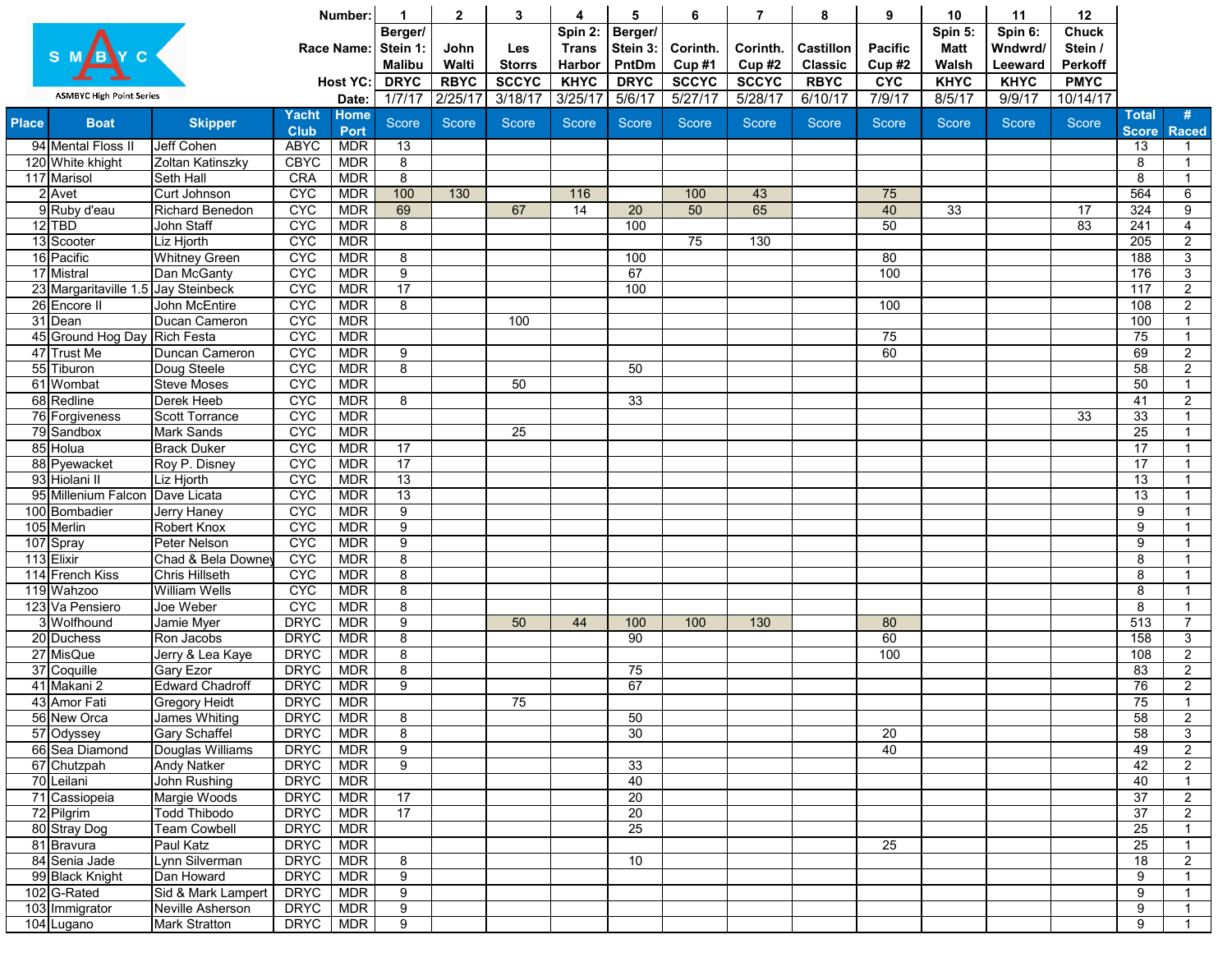| 106 Mia Noi                     | Justin O'Brien           | <b>DRYC</b>  | <b>MDR</b>      | 9                   |     |     |                 |                 |     |             |                 |    |              |              |                 | 9               |                 |
|---------------------------------|--------------------------|--------------|-----------------|---------------------|-----|-----|-----------------|-----------------|-----|-------------|-----------------|----|--------------|--------------|-----------------|-----------------|-----------------|
| 110 Zephyr                      | Jack Mayer               | <b>DRYC</b>  | <b>MDR</b>      | 9                   |     |     |                 |                 |     |             |                 |    |              |              |                 | 9               |                 |
| 116 Infidel                     | <b>Rick Ruskiin</b>      | <b>DRYC</b>  | <b>MDR</b>      | 8                   |     |     |                 |                 |     |             |                 |    |              |              |                 | 8               |                 |
| 118 Timeshaver                  | Viggo Torbensen          | <b>DRYC</b>  | <b>MDR</b>      | 8                   |     |     |                 |                 |     |             |                 |    |              |              |                 | 8               |                 |
| 122 Time Out                    | <b>Michael Schau</b>     | <b>DRYC</b>  | <b>MDR</b>      | $\overline{\infty}$ |     |     |                 |                 |     |             |                 |    |              |              |                 | $\overline{8}$  | $\overline{1}$  |
| 5 No Way!!                      | Don Souther              | <b>KHYC</b>  | $\overline{KH}$ | 10                  |     |     | 78              |                 | 65  | 67          | 80              |    | 83           | 100          |                 | 473             | $\overline{7}$  |
| 8 Meimi II                      | Michael Devine           | <b>KHYC</b>  | $\overline{KH}$ |                     | 100 |     | 56              |                 |     |             | 100             |    | 100          |              |                 | 356             | $\overline{4}$  |
| 10 Sheridan Mae                 | <b>Steve Davis</b>       | KHYC         | $\overline{KH}$ | 130                 |     |     | 44              | 104             |     |             |                 |    |              |              |                 | 278             | $\overline{3}$  |
| 19 Velociraptor                 | Udo Kolter               | <b>KHYC</b>  | $\overline{KH}$ |                     |     |     | 89              |                 |     |             |                 |    | 33           | 50           |                 | 172             | $\overline{3}$  |
| 21 A Cappella                   | Denny Browne             | KHYC         | $\overline{KH}$ | 100                 |     |     | 33              |                 |     |             | $\overline{20}$ |    |              |              |                 | 153             | $\overline{3}$  |
| 22 Midnight Run                 | John Dean                | KHYC         | KH              |                     |     |     | 67              |                 | 65  | $\mathbf 0$ |                 |    | 17           |              |                 | 149             | 3 <sup>1</sup>  |
| 28 Priorities                   | Bob & Val Cole           | KHYC         | KH              |                     |     |     | 33              |                 |     |             |                 |    | 75           |              |                 | 108             | $\overline{2}$  |
| 29 Amateurs                     | Mark Folkman             | KHYC         | KH              |                     |     |     | 100             |                 |     |             |                 |    | $\mathbf 0$  |              |                 | 100             | $\mathbf{1}$    |
|                                 |                          |              |                 |                     |     |     |                 |                 |     |             |                 |    |              |              |                 |                 | $\mathbf 1$     |
| 32 Mandy K                      | Jim Haskell              | KHYC         | KH              |                     |     |     | 100             |                 |     |             |                 |    |              |              |                 | 100             |                 |
| 33 Bella Vita                   | <b>Marty Burke</b>       | KHYC         | $\overline{KH}$ |                     |     |     | $\mathbf 0$     |                 |     |             |                 |    | $\Omega$     | 100          |                 | 100             | $\mathbf{1}$    |
| 34 Nacra 17                     | <b>Steve Fechner</b>     | KHYC         | KH              |                     |     |     |                 |                 |     |             |                 |    |              | 100          |                 | 100             | $\overline{1}$  |
| 35 Stampede                     | <b>Glenn Griley</b>      | KHYC         | $\overline{K}$  | 10                  |     |     | $\overline{78}$ |                 |     |             |                 |    | $\Omega$     | $\mathbf 0$  |                 | 88              | $2^{\circ}$     |
| 39 Neck Sprain                  | <b>Wade Stevens</b>      | KHYC         | KH              | $\overline{17}$     |     |     |                 | 65              |     |             |                 |    |              |              |                 | 82              | $\overline{2}$  |
| 48 Flying Dutchman              | <b>Jason Herring</b>     | KHYC         | $\overline{KH}$ |                     |     |     | 67              |                 |     |             |                 |    | $\mathbf{0}$ | $\mathbf{0}$ |                 | 67              |                 |
| 59 H <sub>2</sub> Blue          | Ross Moore               | KHYC         | KH              |                     |     |     |                 |                 |     |             | 50              |    |              |              |                 | 50              |                 |
| $62$ Fly                        | <b>Tony Collins</b>      | <b>KHYC</b>  | $\overline{KH}$ |                     |     |     |                 |                 |     |             |                 |    | 50           |              |                 | 50              |                 |
| 63 Harumi                       | Jeff Buttenworth         | KHYC         | $\overline{KH}$ |                     |     |     |                 |                 |     |             |                 |    | 50           |              |                 | 50              |                 |
| 64 Smilemaker                   | <b>Richard Benner</b>    | <b>KHYC</b>  | $\overline{KH}$ |                     |     |     |                 |                 |     |             |                 |    |              | 50           |                 | 50              |                 |
| 69 Blue Haven                   | Tom Jett                 | KHYC         | KH              |                     |     |     |                 |                 |     |             | 40              |    |              |              |                 | 40              |                 |
| 75 USA 54                       | <b>Charles Bielecki</b>  | KHYC         | KH              |                     |     |     |                 |                 |     |             |                 |    |              | 33           |                 | $\overline{33}$ |                 |
| 82 Second Wind                  | Jerry Vellutini          | <b>KHYC</b>  | $\overline{KH}$ |                     |     |     | 22              |                 |     |             |                 |    |              |              |                 | $\overline{22}$ | $\mathbf{1}$    |
| 90 Fang Dango                   | James Legge              | KHYC         | $\overline{KH}$ | $\overline{17}$     |     |     |                 |                 |     |             |                 |    |              |              |                 | 17              |                 |
| 91 GoCart                       | Chris Slagerman          | KHYC         | $\overline{KH}$ | 17                  |     |     |                 |                 |     |             |                 |    |              |              |                 | 17              |                 |
| 97 Tigger                       | Fred & Suzanne Cott      | <b>KHYC</b>  | $\overline{KH}$ | 12                  |     |     |                 |                 |     |             |                 |    |              |              |                 | 12              |                 |
| 98 DistraXion                   | Jeffery Coyle            | KHYC         | $\overline{KH}$ | 10                  |     |     | $\mathbf{0}$    |                 |     |             |                 |    | 0            | $\mathbf{0}$ |                 | 10              |                 |
| 124 Sails Coll                  | Julie Coll               | KHYC         | $\overline{KH}$ |                     |     |     | $\mathbf 0$     |                 |     |             |                 |    | $\mathbf{0}$ | $\mathbf 0$  |                 | $\mathbf 0$     | $\mathbf 0$     |
| 125 Raucous Ron's R Ron Staeker |                          | KHYC         | $\overline{KH}$ |                     |     |     |                 |                 |     |             |                 |    |              | $\mathbf 0$  |                 | $\mathbf 0$     | $\mathbf 0$     |
| 89 Zephyrus                     | Damon Guizot             | <b>LAYC</b>  | <b>MDR</b>      | 17                  |     |     |                 |                 |     |             |                 |    |              |              |                 | 17              | $\mathbf 1$     |
| 86 Medicine Man                 | Robert Lane, Lisa Me     | <b>LBYC</b>  | <b>MDR</b>      | 17                  |     |     |                 |                 |     |             |                 |    |              |              |                 | 17              | -1              |
| 109 Yassoo                      | <b>Frank Cazares</b>     | <b>NYCLB</b> | <b>MDR</b>      | 9                   |     |     |                 |                 |     |             |                 |    |              |              |                 | 9               |                 |
| 44 Trolley Car                  | <b>Garrett Woodworth</b> | <b>NYYC</b>  | <b>MDR</b>      |                     |     | 75  |                 |                 |     |             |                 |    |              |              |                 | 75              |                 |
| 49 Foggy                        | <b>Richard Cohen</b>     | NYYC MDR     |                 | $\overline{17}$     |     |     |                 | 50              |     |             |                 |    |              |              |                 | 67              | $\overline{2}$  |
| 38 Maine Squeeze                | Michael McKinsey         | <b>PMYC</b>  | <b>MDR</b>      |                     |     |     |                 |                 |     |             |                 |    |              |              | 83              | 83              |                 |
| 65 Trevina                      | David Spradley           | PMYC   MDR   |                 |                     |     |     |                 |                 |     |             |                 |    |              |              | 50              | 50              |                 |
| 77 LaMay Isola                  | Scott LaMay              | PMYC MDR     |                 |                     |     |     |                 |                 |     |             |                 |    |              |              | $\overline{33}$ | $\overline{33}$ |                 |
| 92 Ah Jeez                      | Darryl Crum              | <b>PMYC</b>  | <b>MDR</b>      |                     |     |     |                 |                 |     |             |                 |    |              |              | 17              | 17              | $\mathbf 1$     |
| 15 Rubicon III                  | <b>Rodney Percival</b>   | <b>PSSA</b>  | <b>MDR</b>      | 92                  |     |     |                 | 100             |     |             |                 |    |              |              |                 | 192             | $2^{\circ}$     |
| 25 Sea Bear                     | <b>Stephen Klitzky</b>   | <b>PSSA</b>  | <b>MDR</b>      | 9                   |     |     |                 | 100             |     |             |                 |    |              |              |                 | 109             | $\overline{2}$  |
| 40 Twelve Bar Blues Chuck Spear |                          | <b>PSSA</b>  | <b>MDR</b>      | 9                   |     |     |                 | $\mathbf 0$     |     |             |                 | 20 |              |              | 50              | 79              | $\mathbf{3}$    |
| 52 Biohazard                    | Jerome Sammarcelli       | <b>PSSA</b>  | <b>MDR</b>      | $\overline{17}$     |     |     |                 | $\overline{20}$ | 25  | 0           |                 |    |              |              |                 | 62              | $\mathbf{3}$    |
| 73 Wednesday                    | <b>Nathan Demers</b>     | <b>PSSA</b>  | <b>MDR</b>      | 17                  |     |     |                 | $\overline{20}$ |     |             |                 |    |              |              |                 | $\overline{37}$ | $\overline{2}$  |
| 87 Pakala                       | Joe Barry                | <b>PSSA</b>  | <b>MDR</b>      | 17                  |     |     |                 |                 |     |             |                 |    |              |              |                 | 17              | $\mathbf{1}$    |
| 108 Sunshine                    | Lenny Gordon             | <b>PSSA</b>  | <b>MDR</b>      | 9                   |     |     |                 |                 |     |             |                 |    |              |              |                 | 9               | $\mathbf{1}$    |
| $121$ Zulu                      | Team Zulu                | <b>PSSA</b>  | <b>MDR</b>      | 8                   |     |     |                 |                 |     |             |                 |    |              |              |                 | 8               | $\mathbf 1$     |
| 7 Hot Rum                       | <b>Albert Castillon</b>  | <b>RBYC</b>  | KH              |                     | 50  |     | 56              |                 |     |             | 100             |    | 100          | 67           |                 | 373             | $5\phantom{.0}$ |
| 60 Rafale                       | <b>Albert Solbes</b>     | <b>RBYC</b>  | KH              |                     | 50  |     |                 |                 |     |             |                 |    |              |              |                 | 50              | $\mathbf{1}$    |
| 24 Might as Well                | <b>Adolf Liebe</b>       | SBSC         | <b>MDR</b>      |                     |     |     |                 |                 | 17  | 26          |                 |    |              |              | 67              | 110             | 3 <sup>1</sup>  |
| 1 Fleeboflam                    | Matthew McGrath          |              |                 | 17                  | 130 | 25  | 14              | 100             | 100 |             | 78              |    | 87           |              |                 | 625             | 10              |
|                                 |                          | SBYRC   MDR  |                 |                     |     |     |                 |                 |     | 130         |                 | 25 |              | $\mathbf 0$  |                 |                 |                 |
| 11 Squall                       | Gary Brockman            | SBYRC   MDR  |                 | 92                  |     |     |                 | 70              |     |             |                 | 80 |              |              |                 | 242             | 3 <sup>1</sup>  |
| 14 Mexican Divorce Neil Fraser  |                          | SBYRC   MDR  |                 |                     |     | 100 |                 |                 |     |             |                 |    |              |              | 100             | 200             | $2^{\circ}$     |
| 46 Eggemoggin                   | Kris Helm                | SBYRC   MDR  |                 | 8                   |     |     |                 | 67              |     |             |                 |    |              |              |                 | 75              | 2 <sup>1</sup>  |
| 50 Klexy                        | Ed Jenkins               | SBYRC   MDR  |                 |                     |     |     |                 |                 |     |             |                 |    |              |              | 67              | 67              | $\mathbf{1}$    |
| 51 Caribbean Soul               | Al Broussard             | SBYRC   MDR  |                 | 13                  |     |     |                 | 50              |     |             |                 |    |              |              |                 | 63              | $\overline{2}$  |
| 53 Sandpiper 2                  | Ron Brasi                | SBYRC MDR    |                 |                     |     |     |                 |                 |     |             |                 | 60 |              |              |                 | 60              | $\mathbf{1}$    |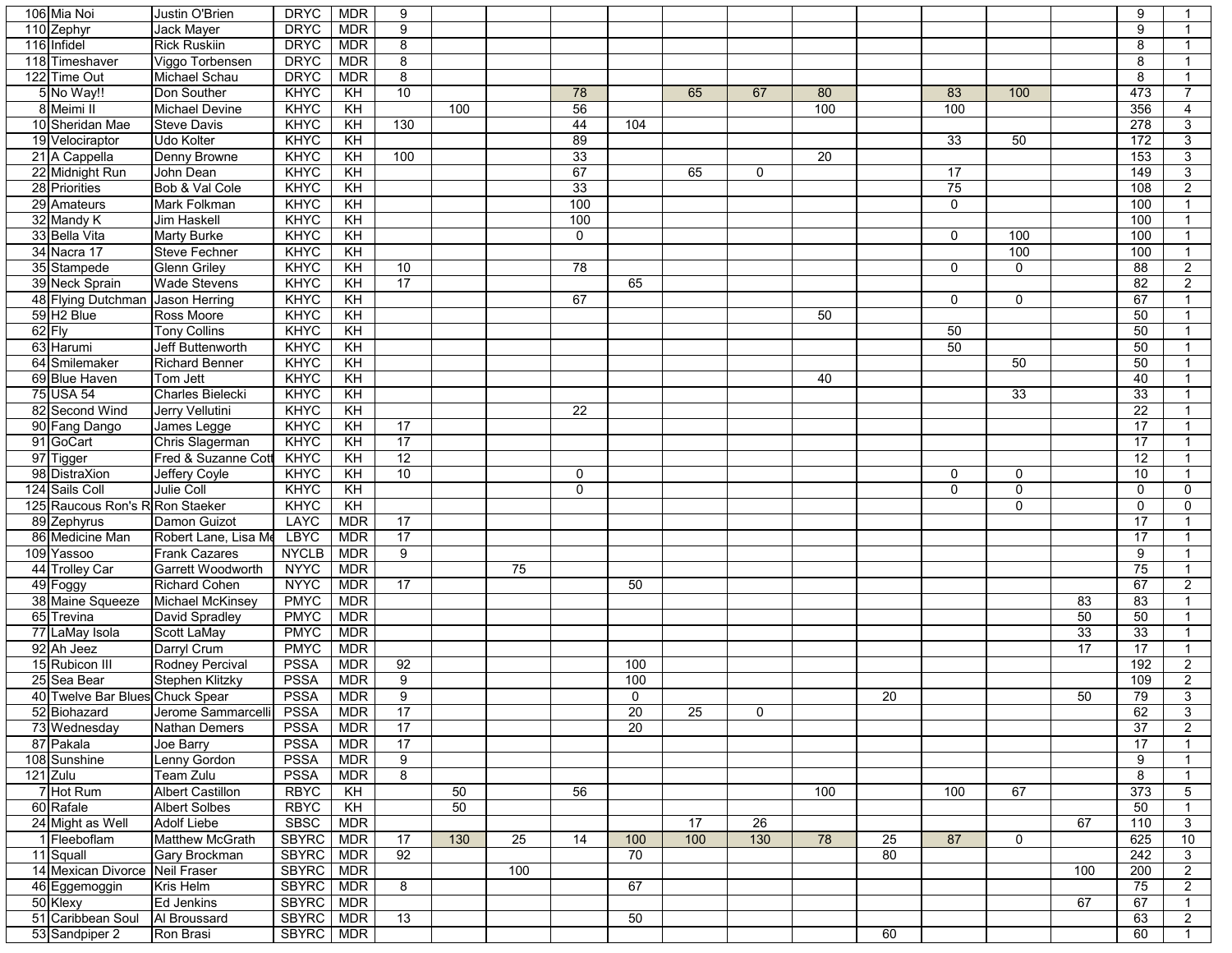|     | 83 Andiamo       | David Stoltz             | <b>SBYRC</b>     | <b>MDR</b> |     |     |    |    |    |     | 20  |  |     | 20  |                |
|-----|------------------|--------------------------|------------------|------------|-----|-----|----|----|----|-----|-----|--|-----|-----|----------------|
|     | 101 CanUK V      | <b>Richard Norman</b>    | SBYRC            | <b>MDR</b> | 9   |     |    |    |    |     |     |  |     | 9   |                |
|     | 6 Rascal         | Kathy St. Amant          | <b>SCCYC</b>     | <b>MDR</b> | 8   | 100 | 29 |    | 83 | 104 | 100 |  |     | 424 | 6              |
|     | 30 Barrett       | <b>Barrett Sprout</b>    | <b>SCCYC</b>     | <b>MDR</b> |     | 100 |    |    |    |     |     |  |     | 100 |                |
| 42  |                  | 3627 Vincent Paternoster | SCCYC            | <b>MDR</b> |     | 75  |    |    |    |     |     |  |     | 75  |                |
|     | 58 Flook         | Karyn Jones              | <b>SCCYC</b>     | <b>MDR</b> |     | 50  |    |    |    |     |     |  |     | 50  |                |
|     | 74 Serendipity   | <b>Charles Smith</b>     | <b>SCCYC</b>     | <b>MDR</b> |     | 33  |    |    |    |     |     |  |     | 33  |                |
| 781 |                  | 3447 John Richardson     | <b>SCCYC</b>     | <b>MDR</b> |     | 25  |    |    |    |     |     |  |     | 25  |                |
|     | 112 Betty        | Scott McKenney           | SCCYC            | <b>MDR</b> | 8   |     |    |    |    |     |     |  |     | 8   |                |
|     | 18 Double Down   | <b>Brian Kerr</b>        | SMWYC            | <b>MDR</b> | 100 |     |    | 33 |    |     | 40  |  |     | 173 | 3              |
|     | 96 Minette       | Michael Leneman          | <b>SMWYC</b>     | <b>MDR</b> | 13  |     |    |    |    |     |     |  |     | 13  |                |
|     | 111 Crimson Star | Lee Rhoads               | <b>SMWYC</b>     | <b>MDR</b> | 8   |     |    |    |    |     |     |  |     | 8   |                |
|     | 115 Ghost II     | Al Berg                  | <b>SMWYC</b>     | <b>MDR</b> | 8   |     |    |    |    |     |     |  |     | 8   |                |
|     | 4 Cross Fire     | Samuel Cowan             | <b>SSC</b>       | <b>MDR</b> | 85  |     |    | 60 | 67 | 78  | 100 |  | 100 | 490 | 6              |
|     | 36 Shpritz       | <b>Gerald Sobel</b>      | VMF <sub>1</sub> | <b>MDR</b> |     |     |    |    | 33 | 52  |     |  |     | 85  | $\overline{2}$ |
|     | 54 Miss Demeanor | David Angers             | <b>WSA</b>       | <b>MDR</b> | 8   |     |    |    |    |     | 50  |  |     | 58  | 2              |